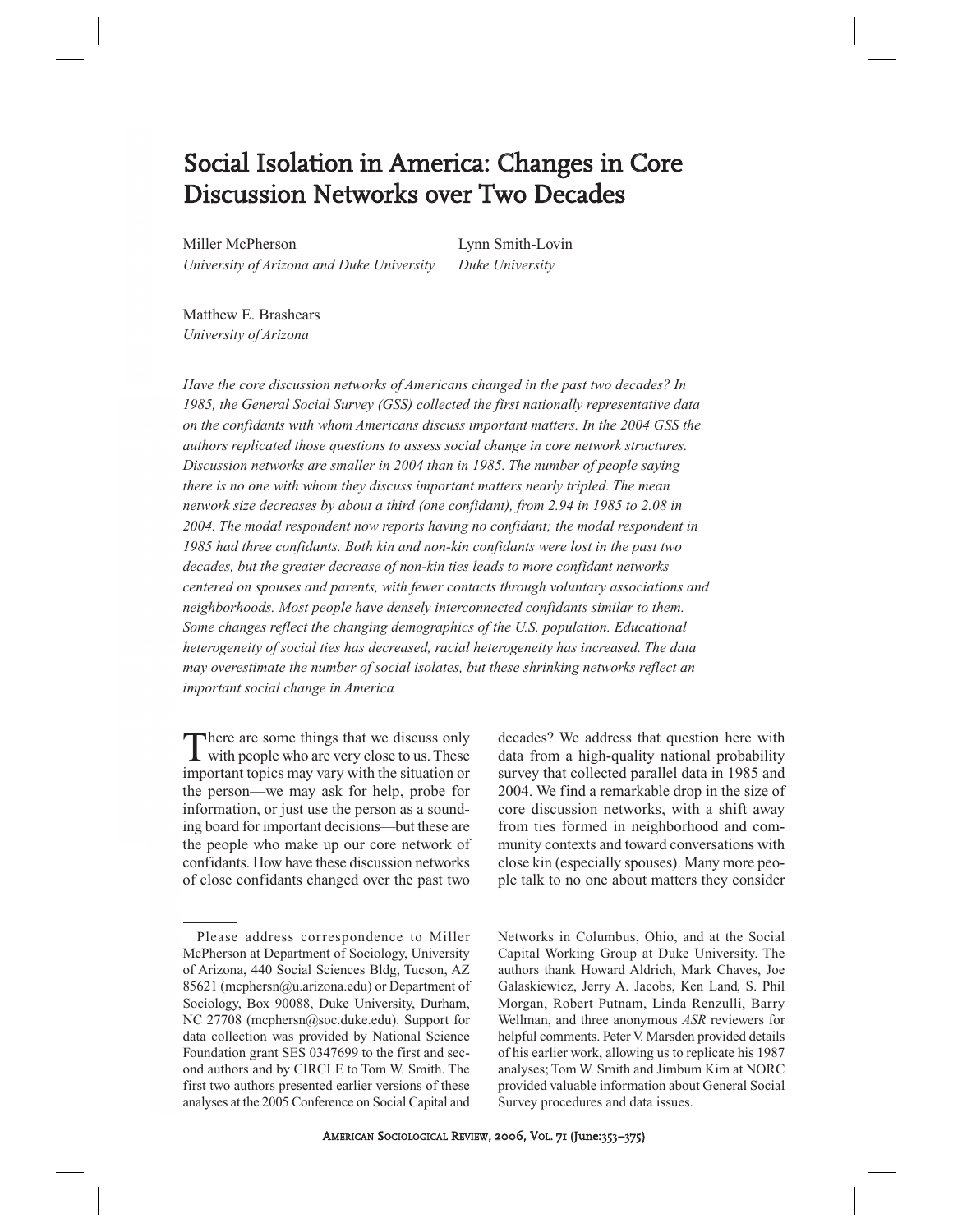important to them in 2004 than was the case two decades ago.

Why is this question (and its disturbing answer) significant? Social scientists know that contacts with other people are important in both instrumental and socio-emotional domains (Fischer 1982; Lin 2001). The closer and stronger our tie with someone, the broader the scope of their support for us (Wellman and Wortley 1990) and the greater the likelihood that they will provide major help in a crisis (Hurlbert, Haines, and Beggs 2000). These are important people in our lives. They influence us directly through their interactions with us and indirectly by shaping the kinds of people we become (Smith-Lovin and McPherson 1993).

Much of what we know about these core confidants comes from surveys that measure egocentered networks—relationships from the point of view of a single person. These data describe the interpersonal environment of an individual. They allow us to measure the degree to which that person is directly connected to different parts of a social system and integrated into it at the individual level.

Building on earlier network surveys (e.g., Fischer 1982; Verbrugge 1977; Wellman 1979), the General Social Survey (GSS) measured the national U.S. social system of ego-networks for the first time in 1985 (Burt 1984; Marsden 1987). Since then, our description of the core interpersonal environment for Americans has been frozen in the mid-1980s. Of course, one expects major social indicators to change slowly, if at all. There is evidence, however, that the structure of social relationships in the United States has shifted in recent decades. Putnam (1995; 2000), in particular, has heightened interest in networks by emphasizing links among interpersonal ties, voluntary association membership, community well-being, and civic participation. He follows a rich tradition, dating back to de Tocqueville, in arguing that Americans' ties to other members of their communities help enhance our democratic institutions and personal well-being. While his ideas and evidence have generated much debate (Fischer 2005; Sampson 2004), Putnam's emphasis on the importance of networks joins a wider literature implicating social relationships in virtually every important arena of life, from cultural tastes (McPherson 2004) to health (Bearman

and Moody 2004) to crime (Sampson and Laub 1990).

To assess social change in American discussion networks, we replicated the 1985 network questions in the 2004 GSS, using the same question wording and highly similar data collection procedures. In this article, we first outline what we know about the characteristics of the GSS questions—what kinds of networks they tap, with what reliability and validity, and what kinds of issues they leave unanswered. We then compare the basic characteristics of these core discussion networks at the two time points, 1985 and 2004.<sup>1</sup> Given that the differences, especially in network size, are very large, we consider methodological factors that might be biasing our results, and we provide data on these issues when possible. Finally, we decompose the differences in major network characteristics into meaningful methodological and substantive sources. We conclude with a discussion of the potential importance of our findings.

# CORE DISCUSSION NETWORKS: WHAT KINDS OF TIES ARE WE MEASURING?

#### THE QUESTIONS

When researchers study interpersonal environments, a key issue is what type of relationship they want to measure. The ideal, of course, would be to assess several types of relationship (e.g., friend, coworker, advisor) and then to use those multi-layered data to find common patterns (see Fischer 1982 for an excellent example). Given the time constraints of a national face-to-face survey, the 1985 GSS instead

<sup>&</sup>lt;sup>1</sup> The GSS asked the same question in 1987 as part of a module on political participation. In 1987, however, the survey did not ask sociodemographic characteristics and interconnections among network alters. The only network tie characteristics assessed were political party affiliation and whether or not the respondent discussed government or political matters with the person mentioned. Therefore, while we note findings from the 1987 data in a few comparisons, we base our primary analyses on the comparison between 1985 and 2004. (For a more extensive analysis of 1987, see Online Supplement on *ASR* Web site: http://www2.asanet.org/journals/asr/2006/ toc051.html)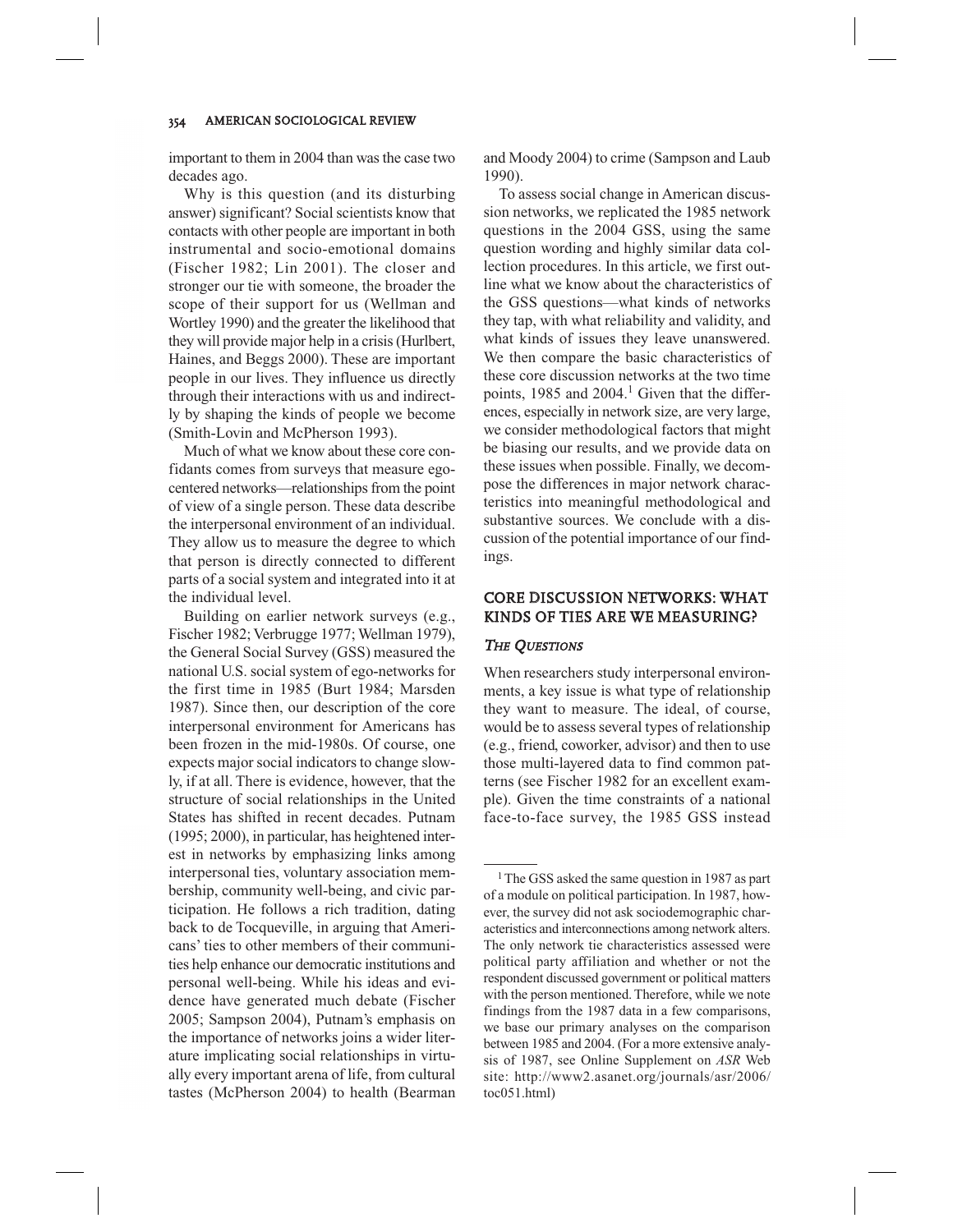focused on a relation that was general, cognitively definable, and significant: it asked people with whom they discussed personally important topics.

In his earlier study of California communities, Fischer (1982) used a similar question about discussing personal matters. He found that this relationship elicited relatively strong personal ties with a good representation of both kin and non-kin. These close relationships have theoretical importance because they are central in social influence and normative pressures (Burt 1984:127), and have strong conceptual connections to earlier survey measures of best friends and other close socio-emotional ties. Different ways of asking about important, close interpersonal relationships (often called *strong ties*) tend to be convergent.<sup>2</sup> Many ways of asking such questions get the same close ties.

These close ties are only a small subset of a person's complete interpersonal environment, which also includes a much larger array of *weak ties*, which are more distant connections to people. Weak ties may occur in just one institutional context or may connect us to people who are less like us in many ways (demographically, politically, or culturally; see Granovetter 1973; McPherson and Smith-Lovin 1981). Estimates of the larger network of weak ties range between 150 (Hill and Dunbar 2003) to more than a thousand (see review in Marsden 2005).

In 2004, we replicated a substantial subset of the network questions. Specifically, the 1985 and 2004 GSS asked the following questions:

From time to time, most people discuss *important matters* with other people. Looking back over the last six months—who are the *people* with whom you discussed matters important to you? Just tell me their first names or initials. IF LESS THAN 5 NAMES MENTIONED, PROBE: Anyone else?

Please think about the relations between the people you just mentioned. Some of them may be total strangers in the sense that they wouldn't recognize each other if they bumped into each other on the street. Others may be especially close, as close or closer to each other as they are to you.

Are they especially close? PROBE: As close or closer to each other as they are to you?

The survey then asked about demographic characteristics of the discussion partner: whether the partner was male or female, his or her race, his or her education and age, and some aspects of the respondents' relationship with the discussion partner. Then, the interviewer asked more about the character of the relationship:

Here is a list of some of the ways in which people are connected to each other. Some people can be connected to you in more than one way. For example, a man could be your brother and he may belong to your church and be your lawyer. When I read you a name, please tell me all of the ways that person is connected to you.

How is (NAME) connected to you? PROBE: What other ways? (The options were presented on a card: Spouse, Parent, Sibling, Child, Other family, Co-worker, Member of group, Neighbor, Friend, Advisor, Other).

## WHAT THESE QUESTIONS MEASURE (AND MISS)

People's reports of their connections with other people are not perfect reflections of their actual interactions (Bernard, Killworth, and Sailer 1982). On the other hand, people are quite good at remembering long-term or typical patterns of interaction with other people (Freeman, Romney, and Freeman 1987). Therefore, answers that respondents give to network questions on surveys often represent their typical interpersonal environment rather than whatever researchers specifically asked them. As one might expect, respondents report frequently contacted, close, core network ties with those whom they have many types of relationships more reliably than they do more distant, simple relations (Kogovšek and Ferligoj 2004). These close ties are also more accessible in memory and tend to be listed first in a survey response (Brewer 1995; Burt 1986; Verbrugge 1977). Socio-emotional ties tend to be named more reliably than strictly instrumental relationships (Burt 1986).

Several studies have explicitly compared the GSS "important matters" question to other types of network measures to see what types of people respondents are mentioning in response to this very general inquiry. For example, Marin (2004) compared the GSS question with a more

 $2$  Ruan (1998) reported that the wording was shifted from the "personal matters" of Fischer's Northern California Community Study to "important matters," because respondents varied greatly in their understanding of "personal" and sometimes interpreted this term in very narrow ways.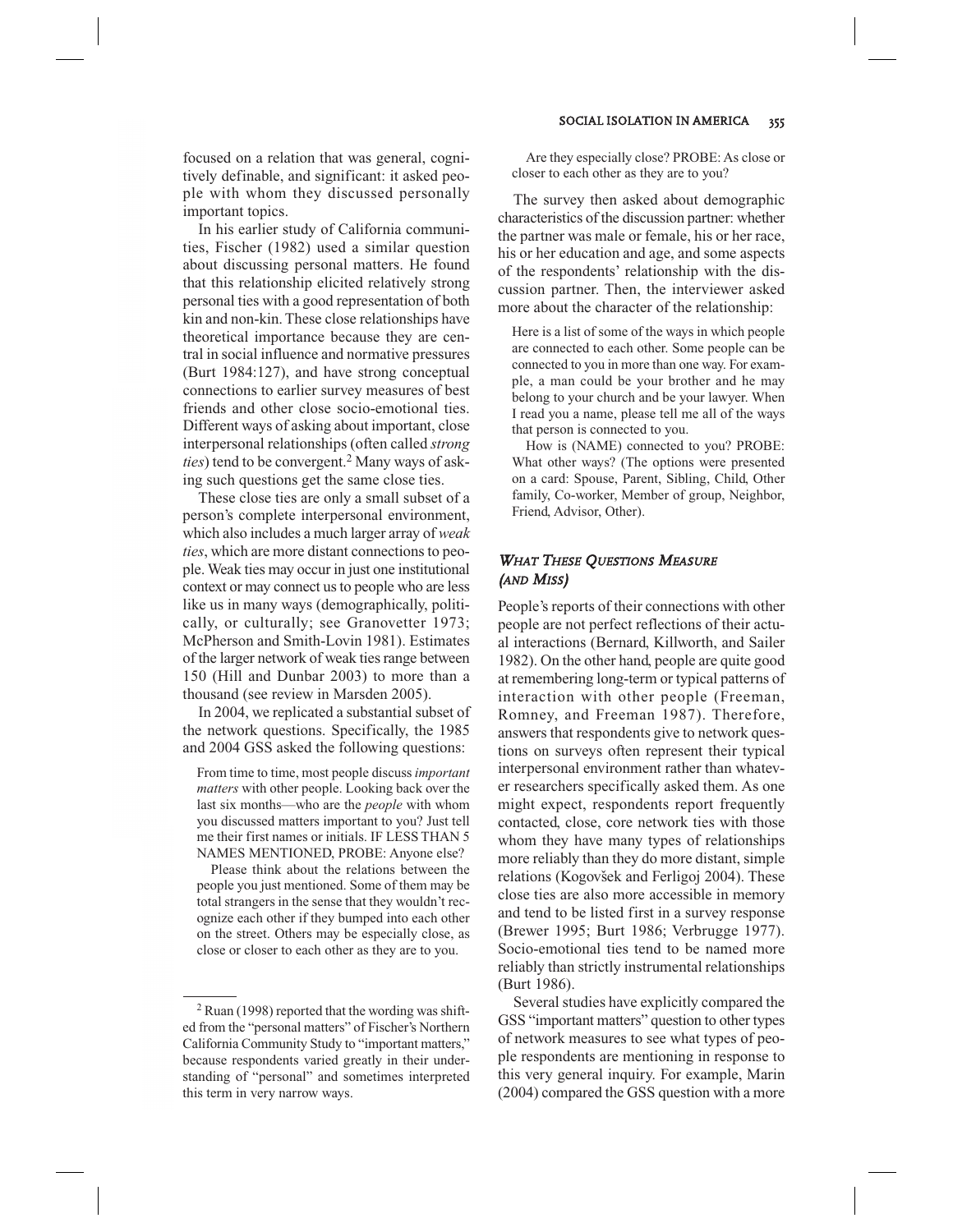complete network list generated with the help of extensive probes. The people most likely to be mentioned in the GSS question are strong, close ties who are more connected to others in the network (because one name helps the respondent to recall others). Ruan (1998) examined the overlap of names generated by the GSS question and other network questions based on exchange relations in China. She found that the GSS discussion question accounted for an important part of a Chinese personal network. The people with whom the Chinese respondents discussed important matters were also likely to spend leisure time with the respondents and to be their confidants for personal matters. The respondents expected them to offer substantial help or to possess important social resources. Similarly, Burt (1997), in a study of managers, found that the GSS question elicited high overlap with people whom the managers socialized with informally and considered their most valued contacts, and who they would want to ask for advice if they were considering a job change. These findings reinforce our sense that the important-matters question elicits the core, frequently accessed interpersonal environments that people use for sociality and advice, and for socio-emotional and instrumental support.

While clarifying what the GSS question measures, we should also be clear about what it does *not* measure. Most obviously, it does not measure *what* people talk about in their relationships. Several studies have asked this interesting question to help fill in the content behind these discussion networks (Bailey and Marsden 1999; Bearman and Parigi 2004; Straits 2000). The studies agree that important matters vary dramatically from respondent to respondent, encompassing relevant personal matters (intimate relationships, finances, health, hobbies, and work problems), as well as more general topics such as political issues. They also agree that there are significant respondent–alter interactions in what types of topics are considered important (Bearman and Parigi 2004; Straits 2000). Not surprisingly, respondents talk about different things with their spouses (children, education, finances) than with their coworkers and neighbors (community, politics, work). Indeed, Bailey and Marsden (1999) found that a sizable minority of their sample interpreted the question in terms of frequency or intimacy of relationships, rather than about a specific instance of discussion of a particular important matter. Reinforcing this view, Bearman and Parigi (2004) found that some people cited apparently mundane matters like *getting a hair cut* when asked the topic of their latest discussion about important matters. Luckily, Bailey and Marsden (1999) also found that measures of key network characteristics (e.g., density, range, heterogeneity) tended not to vary across different interpretations of the question.

In summary, the GSS network question about those with whom one discusses important matters elicits a close set of confidants who are probably routinely contacted for talk about both mundane and serious life issues, whatever those might be for a given respondent. They represent an important interpersonal environment for the transmission of information, influence, and support. We would be unwise to interpret the answers to this question too literally (e.g., assuming that a specific conversation about some publicly weighty matter had occurred in the past six months), but these answers *do* give us a window into an important set of close, routinely contacted people who make up our respondents' immediate social circle.

#### DATA AND ANALYSES

The GSS is a face-to-face survey of the noninstitutionalized United States adult population.3The 1985 and 2004 surveys used the same questions to generate the names of confidants and identical procedures to probe for additional discussion partners. Therefore, the survey responses represent a very close replication of the same questions and procedures at two points

<sup>&</sup>lt;sup>3</sup> The GSS uses a multistage probability sampling design, based on the U.S. Census. Therefore, the 1985 survey was based on the 1980 Census data, while the 2004 survey was based on the 2000 Census. In both years, an interviewer administered the survey in English. Therefore, respondents who did not have adequate language skills to cope with verbal English are effectively eliminated from the population. The 1985 survey used a paper questionnaire, while the 2004 survey used CAPI (computer-aided) technology. In both cases, however, the interviewers recorded all answers for the respondent.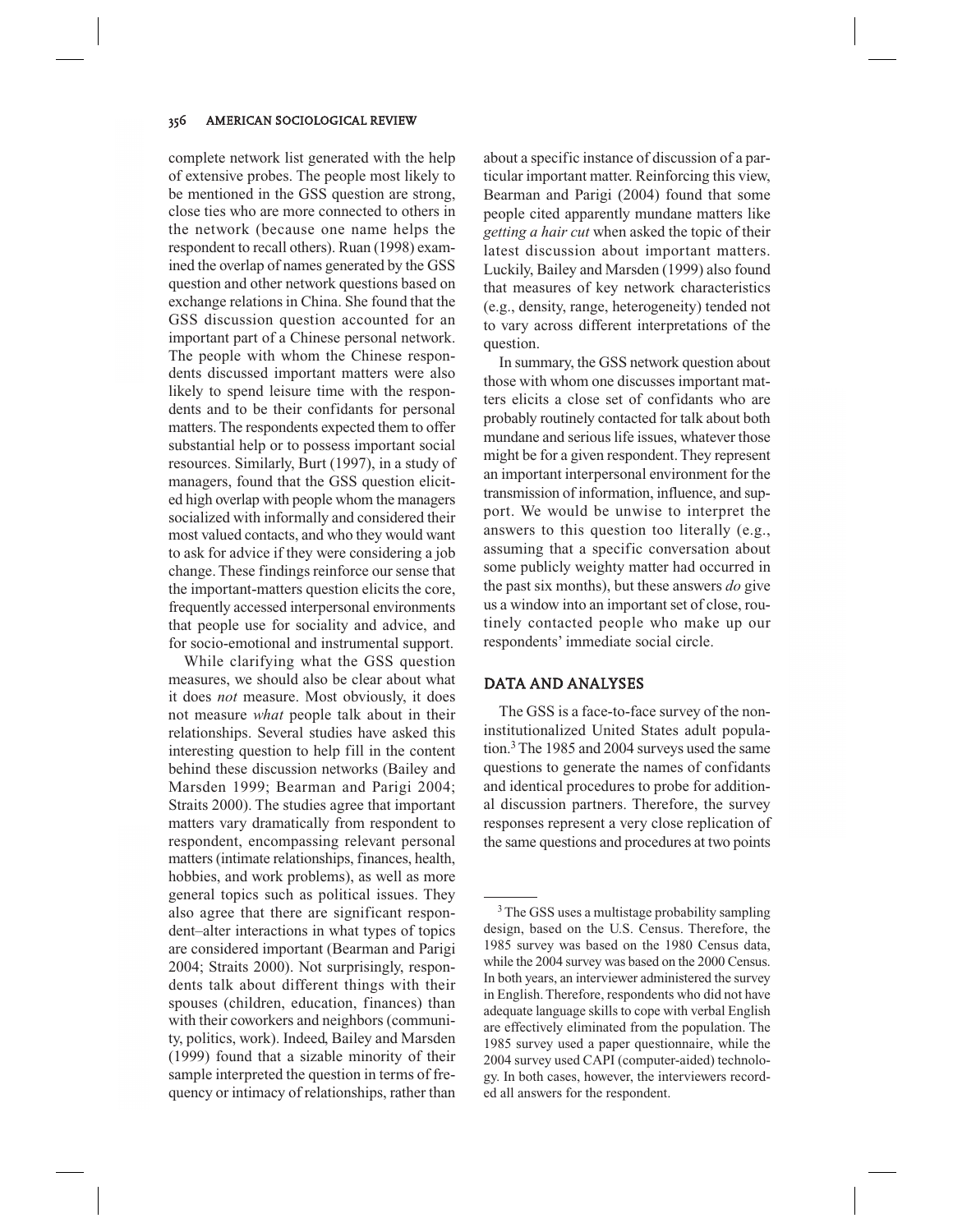## **MEASURES**

We use the same measures of network characteristics that Marsden (1987:123–24) used in his description of the structure of 1985 American interpersonal environments. *Size* is the number of names mentioned in response to the "name generator" question. Since family members and non-kin are fairly distinct institutional bases of connectedness, Marsden (1987) focused his analysis on the kin and non-kin composition of these networks. We present these comparisons, and the distribution of ties across the entire range of possible relationships measured by the GSS question (Spouse**,** Parent, Sibling, Child, Other family, Coworker, Member of group, Neighbor, Friend, Advisor, Other).

Marsden (1987) also was concerned about the range or concentration of the interpersonal environment, recognizing the well-known fact that tightly connected, closed interpersonal environments tend to be made up of similar others and to provide fewer independent sources of information. The contrast between range and concentration also affects normative pressures both in terms of pressure to conform and the responsibility for support in times of need. Like Marsden, we use *density* of the interpersonal network as an indicator of network concentration (the inverse of range). It is defined as the mean intensity of tie strength among the discussion partners mentioned. The GSS data are coded 0 if the respondent reports that two of his or her confidants are total strangers, 1 if they are especially close, and 0.5 otherwise. We also include additional measures of tie strength, *duration,* and *frequency of contact* with the person mentioned. Tie duration was measured with a question about how long the respondent had known his or her confidant. Frequency of contact was measured by asking how often the respondent talked to the alter. Marsden (1987) also measured diversity of the interpersonal environment along several sociodemographic dimensions—age, education, race (Black, White, and Other), and sex—by taking the standard deviation of the confidants in the case of age and education and the Index of Qualitative Variation (IQV) for race and sex.

#### **ANALYSES**

We begin with an analysis that directly parallels Marsden (1987), the much-cited description of the interpersonal environments published in the *American Sociological Review* for the 1985 data. In each case, we first replicated Marsden's (1987) analyses on the unweighted 1985 GSS data. We then applied weights to make the data representative of the national population.<sup>4</sup> To describe the basic parameters of discussion networks, we replicate the Marsden (1987) tables using appropriate weights for both 1985 and 2004. Then, we decompose the difference in core discussion network size using analyses that allow us to control for demographic changes across the two decades, to examine some possible changes in reactions to the survey process, and to check for interactions of these variables with year. The negative binomial regression analysis (a change from Marsden 1987), acknowledges the fact that our dependent variable is a count variable. Finally, we use logistic regression analysis to distinguish social isolates and those who report at least one discussion partner.

## RESULTS

## NETWORK SIZE

The major finding of this study is in the first two columns of Table 1: the number of discus-

<sup>4</sup> We note that the 1985 results in our tables differ very slightly from those of Marsden (1987). The GSS sampling frame actually selects households within blocks; the survey therefore must be weighted by the number of adults in the household eligible for the survey in order to constitute a representative sample of individuals in the population. Marsden (1987) presented statistics based on an unweighted sample. In 2004, the weighting scheme was slightly more complicated. After an initial round of data collection was completed, half of the non-contacted respondents were selected for intensive follow-up. These cases must therefore be weighted twice what the first round respondents are weighted. Since we are most interested in a representative description of the discussion networks of individual Americans in 1985 and 2004, we use the appropriate weights in both years. The weighting issues, while complex, do not influence the substantive conclusions of our analysis.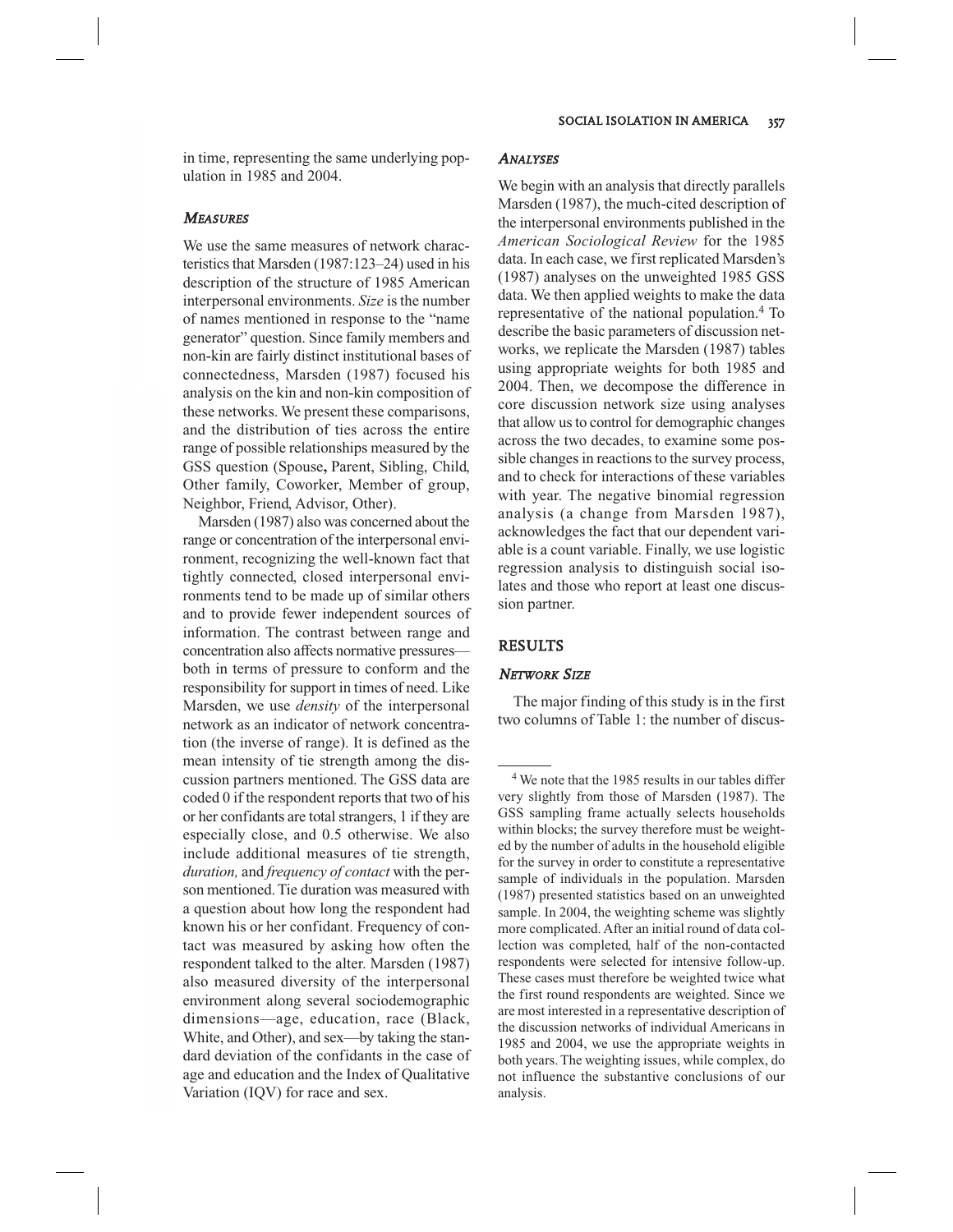|              | <b>Total Discussion Network</b> |         |       | Kin Network <sup>a</sup> | Non-Kin Network <sup>a</sup> |         |
|--------------|---------------------------------|---------|-------|--------------------------|------------------------------|---------|
| Network Size | 1985                            | 2004    | 1985  | 2004                     | 1985                         | 2004    |
| $\Omega$     | $10.0\%$                        | 24.6%   | 29.5% | 39.6%                    | 36.1%                        | 53.4%   |
| 1            | $15.0\%$                        | 19.0%   | 29.1% | 29.7%                    | 22.4%                        | 21.6%   |
| 2            | $16.2\%$                        | 19.2%   | 21.0% | $16.0\%$                 | 18.1%                        | 14.4%   |
| 3            | 20.3%                           | 16.9%   | 11.7% | $9.4\%$                  | 13.2%                        | $6.0\%$ |
| 4            | 14.8%                           | 8.8%    | 5.8%  | $4.0\%$                  | $6.8\%$                      | $3.1\%$ |
| 5            | 18.2%                           | $6.5\%$ | 2.8%  | $1.3\%$                  | $3.4\%$                      | $1.4\%$ |
| $6+$         | $5.4\%$                         | 4.9%    |       |                          |                              |         |
| Mean         | 2.94                            | 2.08    | 1.44  | 1.12                     | 1.42                         | .88     |
| Mode         | 3.00                            | .00.    | .00.  | .00.                     | .00.                         | .00     |
| <b>SD</b>    | 1.95                            | 2.05    | 1.41  | 1.38                     | 1.57                         | 1.40    |

|  | <b>Table 1.</b> Size of Discussion Networks, 1985 and 2004 <sup>b</sup> |  |  |  |
|--|-------------------------------------------------------------------------|--|--|--|
|--|-------------------------------------------------------------------------|--|--|--|

*Note:* N (1985) = 1,531; N (2004) = 1,467.

<sup>a</sup> Information on kinship was collected on the first five alters cited. Therefore, the sum of kin and non-kin alters is not equal to the overall network size distribution.

<sup>b</sup>In all tables for this paper, cases are weighted to reflect the population. Weight variable for 1985 is a function of the number of adults in the household (ADULTS), while the weight variable for 2004 is WT2004NR.

sion partners in the typical American's interpersonal environment has decreased by nearly one person (from a mean of 2.94 to a mean of 2.08). The modal number of discussion partners has gone from three to zero, with almost half of the population (43.6 percent) now reporting that they discuss important matters with either no one or with only one other person. The decrease is especially marked among those who report four or five discussion partners: these respondents have gone from a third of the population (33.0 percent) to only 15.3 percent of the population. The small number of people who report very large discussion networks (six or more) has decreased less markedly, from 5.4 to 4.9 percent.

The next columns of Table 1 show that this marked social change has occurred in both kin and non-kin discussion partners.<sup>5</sup> Both have dropped from a mode of 1 to a mode of 0. Since both kin and non-kin discussion partners have gone down, the proportion kin has increased only moderately across the 19-year span. The average proportion kin has gone up from 0.49 to 0.54). Marsden's (1987) generalization that American's core discussion networks are heavily constituted by family still holds.

All of the changes described in Table 1 are statistically significant (as is the change in proportion kin). The distributions on all three variables differ significantly from 1985 to 2004, and the means are all significantly smaller in 2004. Indeed, it is easier to list the few things that *haven't* changed: the standard deviations of all three variables have remained relatively stable, and are not different by year.

#### TYPES OF RELATIONSHIPS

Table 2 looks in more detail at the types of relationships that the respondents have with their confidants, to allow us to see where this large social change is occurring. The top panel shows the percentages of respondents who mentioned at least one discussion relationship of each type. Since the overall discussion network size has gone down dramatically, we expect that the representation of each type of relationship will also go down. The interesting aspects of Table 2 are the deviations from that expected pattern. Most notably, more people in 2004 report discussing important matters with a spouse (38.1 percent) than in 1985 (30.1 percent). The proportion of respondents who mention at least one parent as a core discussant has decreased

<sup>5</sup> Marsden (1987) coded the respondents who reported six or more discussion partners as 6.5. We follow that practice here. Marsden based his decision on personal communications with Tom Smith, the Project Director of the General Social Survey, about the distribution of these respondents. In 2004, that information about networks above size 5 was not recorded (Smith, personal communication).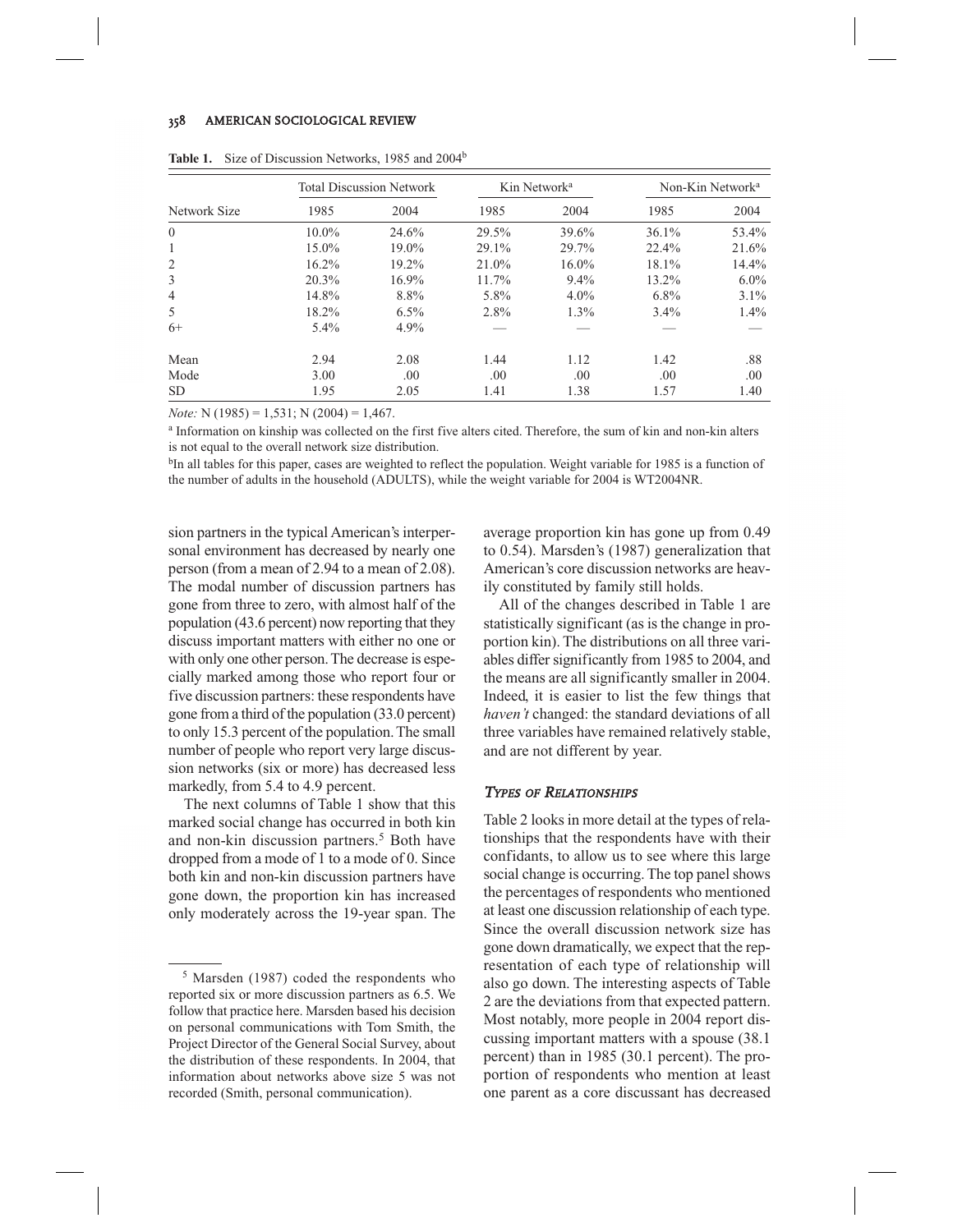| Type of Relationship to Respondent <sup>a</sup> | 1985, % ( $N = 1,531$ ) | 2004, % ( $N = 1,467$ ) |
|-------------------------------------------------|-------------------------|-------------------------|
| No Confidant                                    | 10.0                    | $24.6***$               |
| Spouse                                          | 30.2                    | $38.1**$                |
| Parent                                          | 23.0                    | $21.1***$               |
| Sibling                                         | 21.1                    | $14.1***$               |
| Child                                           | 17.9                    | $10.2**$                |
| Other Family Member                             | 18.2                    | $11.8**$                |
| Coworker                                        | 29.4                    | $18.0**$                |
| Comember of group                               | 26.1                    | $11.8**$                |
| Neighbor                                        | 18.5                    | $7.9**$                 |
| Friend                                          | 73.2                    | $50.6**$                |
| Advisor                                         | 25.2                    | $19.2**$                |
| Other                                           | 4.5                     | $3.1**$                 |
| Spouse is only Confidant                        | 5.0                     | $9.2**$                 |
| At Least One Non-spouse Kin                     | 58.8                    | $42.9**$                |
| At Least One Non-kin Confidant                  | 80.1                    | $57.2**$                |

**Table 2.** Respondents Who Had Various Relationships with at Least One Confidant

*Note:* The table displays, for example, "What percent of the sample mentioned a spouse/parent/etc. as a person with whom they discussed important matters?"

<sup>a</sup> Since more than one type of relationship can be mentioned for any given discussion partner (e.g., a coworker can also be a co-member of a group, an advisor and a friend), the percentages do not sum to 100. \*\* *p* < .01 (two-tailed tests).

only slightly (from 23.0 to 21.1 percent). Notable for their sizeable decreases are comember of a voluntary group and neighbor, both representing types of community ties that have been stressed in the public policy debate over civic engagement (e.g., Putnam 2000).

The relationships labeled "other," while small in number, are an interesting residual category. While unmarried partners are included in the spouse/partner relationship, some respondents do not consider the family of a partner to be part of the respondent's own family. So, a boyfriend's mother, a girlfriend's mother, or a partner's sonin-law appear here as an uncoded relationship type (rather than being placed by the respondent into the category "other family"). Similarly, exfamily members no longer have family status for some respondents. Respondents reported discussing important matters with ex-spouses, spouse's ex-spouses, son's father, and such. Several respondents mentioned support people or professional service workers (e.g., mother's caretaker, child's teacher).<sup>6</sup>

Since our interest in these close personal contacts is driven partly by their ability to shape flows of information, influence, and affiliation, the bottom panel of Table 2 shows the percentages of respondents who have networks with different levels of *reach.* In addition to the large proportion of respondents who have no one to talk to, we find that the percentage of people who depend totally on a spouse for such close contact has increased from 5.0 to 9.2 percent. The proportion of people who talk to non-spouse kin (who are likely to reside outside their own household) has dropped (58.8 to 42.9 percent). The most striking drop, however, is in the percentage of people who talk to at least one person who is not connected to them through kinship, a decline from 80.1 to 57.2 percent. These latter ties are the most likely to bridge socially distinct parts of the community structure, since we know that marriage and family ties are more homophilous on class, religion, race, and several other social attributes than ties formed in other ways (McPherson, Smith-Lovin, and Cook 2001).

## NETWORK DENSITY AND RANGE

After the dramatic social changes represented in Tables 1 and 2, Table 3 seems a picture of stability. The core discussion networks remain

<sup>6</sup> In addition, a few respondents had recently talked to people who were probably not parts of their regular core discussion network about important matters (e.g., a state senator, the previous owner of my property, a landlord, or an acquaintance).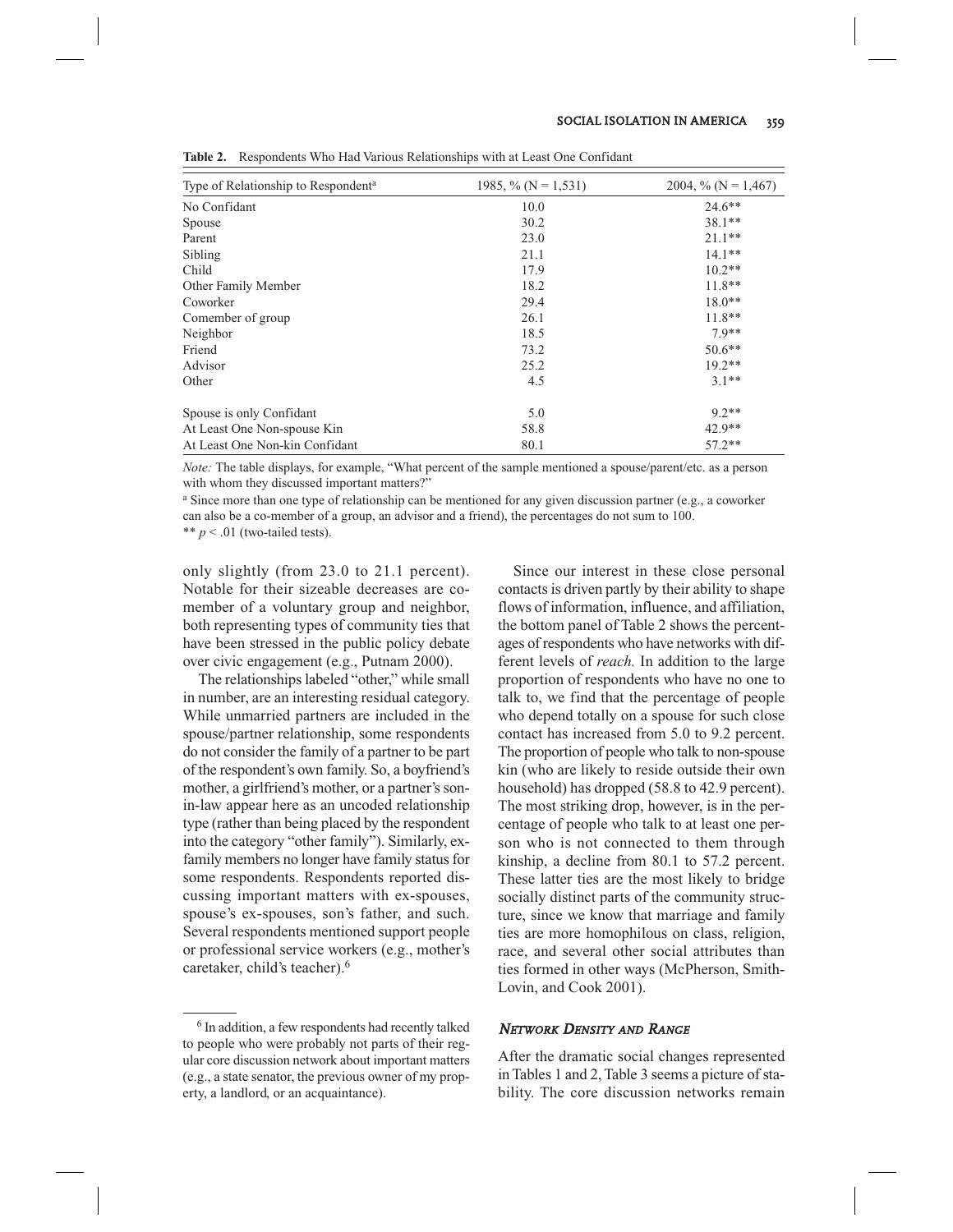#### 360 AMERICAN SOCIOLOGICAL REVIEW

| <b>Table 3.</b> Structural Characteristics of Core Discussion Networks |
|------------------------------------------------------------------------|
|------------------------------------------------------------------------|

|                                                                    | 1985 (N = $1,167^a$ ) | $2004 (N = 788b)$ |
|--------------------------------------------------------------------|-----------------------|-------------------|
| Network Density                                                    |                       |                   |
| < .25                                                              | 9.9%                  | 7.3%              |
| $.25 - .49$                                                        | 18.5%                 | 11.8%             |
| $.50 - .74$                                                        | 37.9%                 | 39.5%             |
| > 74                                                               | 33.7%                 | 41.4%             |
| Mean                                                               | .60                   | .66               |
| <b>SD</b>                                                          | .33                   | .33               |
| Mean Frequency of Contact (days per year)                          |                       |                   |
| $6 - 12$                                                           | 3.7%                  | 3.0%              |
| $>12 - 52$                                                         | 15.3%                 | 10.6%             |
| $>52 - 365$                                                        | 81.0%                 | 86.4%             |
| Mean                                                               | 208.92                | 243.81            |
| <b>SD</b>                                                          | 117.08                | 114.86            |
| Length of Association (in years)                                   |                       |                   |
| $>0 - 4.5$                                                         | 12.1%                 | 10.7%             |
| $>4.5-8+$                                                          | 87.9%                 | 89.3%             |
| Mean                                                               | 6.72                  | 7.01              |
| <b>SD</b>                                                          | 1.34                  | 1.00              |
| Age Heterogeneity (standard deviation of age of alters)            |                       |                   |
| $<$ 5                                                              | 25.8%                 | 29.1%             |
| $5 - 10$                                                           | 24.6%                 | 19.7%             |
| $10 - 15$                                                          | 24.3%                 | 23.9%             |
| >15                                                                | 25.3%                 | 27.3%             |
| Mean                                                               | 10.35                 | 10.34             |
| SD                                                                 | 6.96                  | 8.1               |
| Population Age Heterogeneity                                       | 20.89                 | 18.37             |
| Education Heterogeneity (standard deviation of alters' educations) |                       |                   |
| $0 - 1$                                                            | 31.9%                 | 34.7%             |
| $>1 - 2.5$                                                         | 41.0%                 | 45.2%             |
| >2.5                                                               | 27.0%                 | 20.1%             |
| Mean                                                               | 1.77                  | 1.48              |
| SD                                                                 | 1.52                  | 1.38              |
| Population Educ Heterogeneity                                      | 3.59                  | 3.17              |
| Race Heterogeneity (Index of Qualitative Variation) <sup>c</sup>   |                       |                   |
| $\mathbf{0}$                                                       | 91.1%                 | 84.5%             |
| >0                                                                 | 8.9%                  | 15.4%             |
| Mean                                                               | .05                   | .09               |
| <b>SD</b>                                                          | .18                   | .26               |
| Population IQV                                                     | .34                   | .53               |
| Sex Heterogeneity (Index of Qualitative Variation)                 |                       |                   |
| $\boldsymbol{0}$                                                   | 23.8%                 | 24.2%             |
| $.01 - .90$                                                        | 39.9%                 | 37.6%             |
| > 0.90                                                             | 36.3%                 | 38.1%             |
| Mean                                                               | .67                   | .68               |
| SD                                                                 | .43                   | .46               |
| Population IQV                                                     | .99                   | 1.00              |

<sup>a</sup> Density and heterogeneity measures are meaningful only for respondents who mentioned more than one alter. The actual Ns for different analyses vary somewhat because of missing data, ranging from 1167 for race and sex to 1132 for education.

<sup>b</sup> The number of respondents is considerably lower in 2004 than in 1985 because fewer respondents mentioned two or more alters. Again, the actual Ns vary because of missing data, from 788 for race and sex to 776 for education.

<sup>c</sup> Different race categories are used in 1985 and 2004 (because the 2004 GSS was changed to conform to the new 2000 Census usage. For these analyses, we have re-coded the 2004 categories to match the 1985 codes.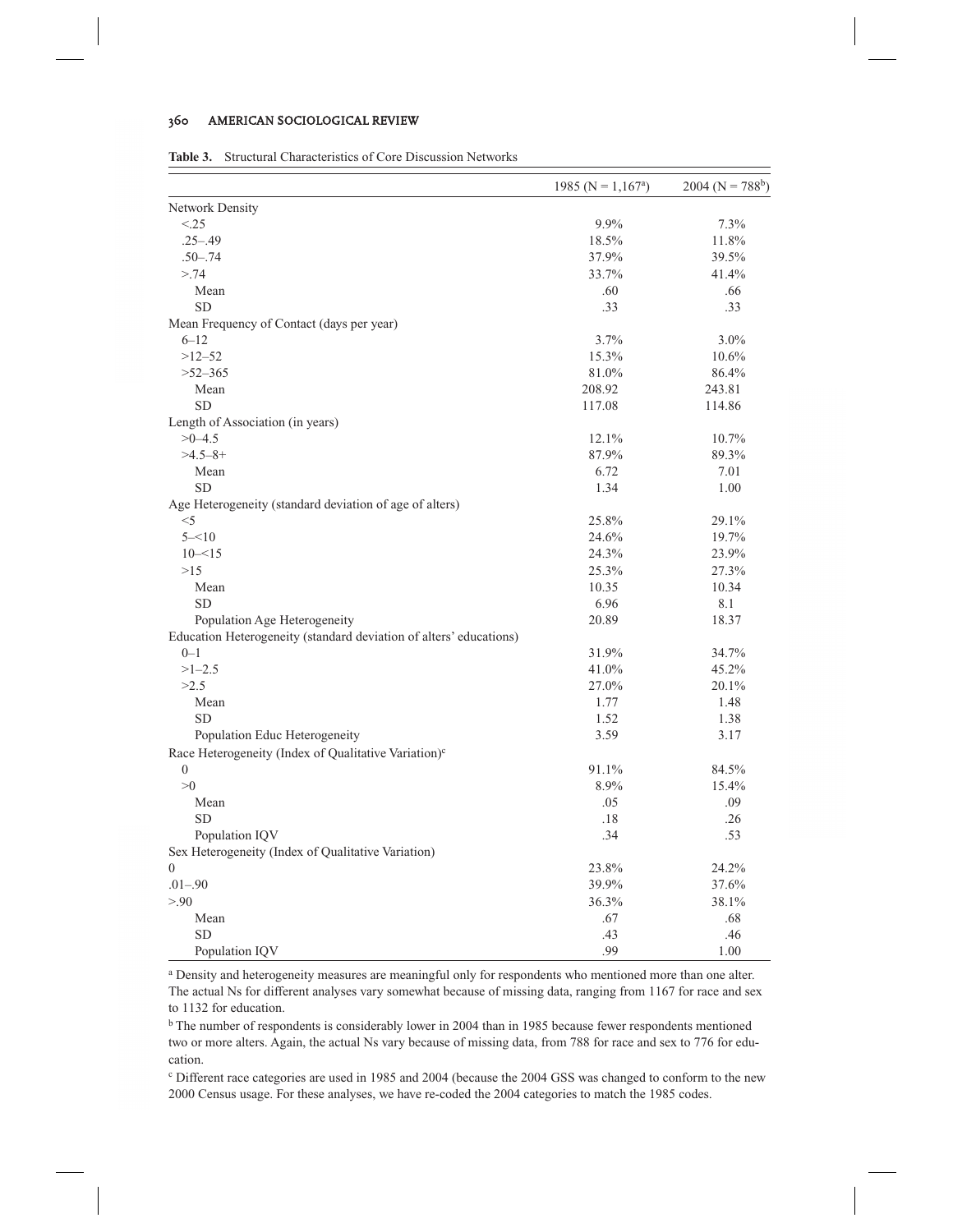very densely interconnected, with mean densities of 0.60 and 0.66 respectively in 1985 and 2004. This density is the average level of interconnection among named confidants. Recalling that a code of 1 represents the confidants being closer to each other than they are to the respondent, these networks are quite tightly woven. This pattern was noted by Marsden (1987:126) and remains strong in 2004. There is a slight shift toward even more interconnected networks in 2004, a pattern that is supported by analyses of frequency of contact and duration of tie. The typical respondent now sees his or her close confidant more than once a week, on average, and has known him or her for more than seven years. In general, the core discussion networks in 2004 are more closely tied to each other, are more frequently accessed, and are longer-term relationships. Even more than in 1985, the discussion networks we measure in 2004 are the closest of close ties.

We can also examine the character of the interpersonal environments by examining the diversity of the people mentioned as core discussion partners. Table 3 also looks at the heterogeneity of confidants in terms of age, education, race, and sex. Here, again, we see a picture of relative stability. The mean heterogeneity of the discussion networks is significantly less than the heterogeneity of the overall population, reaffirming the well-known finding that networks are homophilous (McPherson et al. 2001). The relatively subtle changes in the diversity of the discussion networks seem to mirror the demographic changes in the population. Age and education heterogeneity have gone down in the general population, mainly because of cohort succession, and the diversity of discussion networks has gone down slightly to reflect that fact. Racial diversity has gone up in the population (through immigration and disparate fertility rates), and has increased in discussion networks as well. (Analyses not reported here also indicate that more people now have a confidant of another race. That is, respondent and his/her confidant are more likely to differ by race in 2004 than in 1985.) Sex heterogeneity has not changed significantly in the overall population, and is remarkably stable in core discussion networks as well.

Kin structures create definite patterns in network diversity, of course. Family members know each other, and they may be close (even closer

than they are to the respondent). In addition, having kin in one's network tends to increase contacts across age categories (through contacts with grandparents, parents, or children), educational strata (because of cohort differences in educational stock), and sex (because of the heterosexual nature of marital unions and the sex composition of sibship), while it reduces heterogeneity of network ties on race, religion, geographic origin, and other matters (McPherson et al. 2001; Marsden 1987: Table 2).

Comparing 1985 and 2004, we see that most of the effects of the proportion of kin in one's core discussion network on the interconnectedness and diversity of network contacts are quite stable over the time period. Since these patterns are relatively well known, we present them in an Online Supplement and comment only on significant changes here (see Online Supplement on *ASR* Web site: http://www2. asanet.org/journals/asr/2006/toc051.html). Having kin as confidants tends to make one's network more interconnected and dense—since kin tend to know each other and perhaps be close. This effect, however, is somewhat less marked in the 2004 data than in the 1985 data. Regressing density on proportion kin produces an OLS coefficient of .26 in 2004, as compared to .36 in 1985; the proportion kin coefficient interacts significantly with year).<sup>7</sup> Furthermore, the predicted value of density when a network has *no* kin in it has increased in 2004 compared to 1985, indicating that even non-family discussion partners are now more likely to know each other and be close.

The effect of kin on age heterogeneity in discussion networks has increased, probably because of changes in cohort structure. Networks of kin are more age diverse now than in the 1980s, while discussion networks without kin are more age homogeneous. The largest change, by far, is in the coefficient-related proportion kin in the discussion network to educational heterogeneity. Marsden (1987: Table 2)

<sup>7</sup> Following Marsden, we use OLS, although one might make an argument for more sophisticated techniques that reflect that some of the data are bounded at 0 and 1. We suspect that Marsden used OLS because it is more familiar to most journal readers. None of the substantive conclusions varies by method.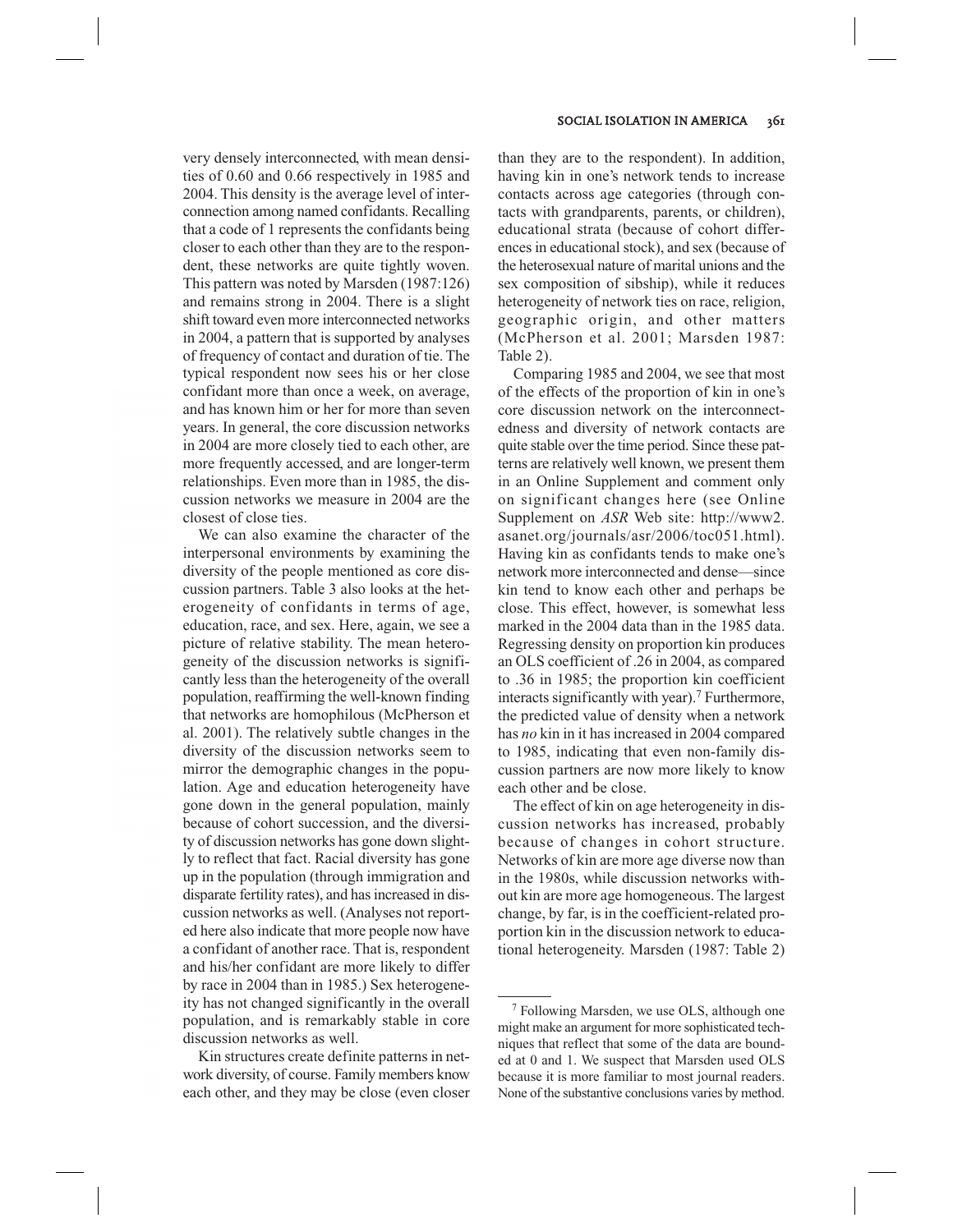finds a large positive OLS coefficient  $(.42, p <$ .01). The weighting by adults in the household changes this coefficient much more than most other findings, reducing the effect to .30 (still statistically significant at  $p < .01$ ). The impact of kin on educational diversity is much lower in 2004 (a coefficient of .20) and is no longer statistically significant. Both kin and non-kin networks have gotten less educationally heterogeneous by 2004—primarily because of cohort succession and the increasing educational stock of the population as a whole. The difference in cross-educational contact, potentially important for both the framing of issues and the flow of information, no longer varies significantly if one has only kin for confidants or no kin at all in one's discussion network.

## DEMOGRAPHIC VARIATION IN NETWORKS

Marsden (1987) also examined how important demographic categories varied in terms of their interpersonal environments. Table 4 here reproduces some of the most important analyses shown in Marsden's (1987) Tables 3 and 4. We use OLS to see how age, education, race, and sex influence the size, kin composition, and density of one's core discussion networks.

Age, which structured networks significantly in 1985, has very little impact on contemporary confidant networks. Marsden (1987: 127–28, Table 3) found a curvilinear pattern, with network size (especially non-kin confidants) dropping off quite precipitously with increasing age and the proportion kin being somewhat higher among younger respondents and the elderly ages. In contrast, age is not strongly related to size or kinship composition in 2004. None of the nonstandardized coefficients regressing the network characteristics on age and age squared is statistically significant, and the multiple correlation between age, age squared, and network characteristics is not significantly different from zero. Clearly, there has been cohort succession since 1985; the very socially active generation that fought World War II is getting less numerous (especially in the non-institutionalized population).

More highly educated people have more people to talk to about things that are important to them. In fact, the impact of education on the number of family confidants has actually increased since 1985. It is still true, however, that more educated people have a lower proportion of kin in their networks than people with less education.

In the confidant networks of men and women, we see that women still have significantly more kin in their networks than men do, but they no longer have fewer non-kin confidants than men. Since the size of both the kin and non-kin coefficients has gotten smaller from 1985 to 2004, we find that women no longer have a significantly higher proportion of kin in their networks when compared with men. Since the kin-dominated nature of women's networks is one of the staples of the social capital literature (c.f., Moore 1990), this social change is potentially important. It is especially noteworthy that the shift occurs not because women are dropping kinship ties, but rather because they are achieving equality with men in non-kinship ties. Unfortunately, as with growing wage equality, the equity is being achieved by men's *shrinking* interconnection with non-kin confidants rather than by women's greater connection to the world outside the family.

Race continues to have a broad impact on networks in American society. Both blacks and other-race respondents have smaller networks of confidants than white Americans (the reference category). This pattern is most apparent in kinship networks, which are markedly smaller among non-whites.

# A PRELIMINARY SUMMARY OF SOCIAL CHANGE IN NETWORKS

In spite of a large literature on declining civic engagement and neighborhood involvement, we began this analysis with the expectation that networks of core confidants would be a stable feature of one's interpersonal environment. Given the close, densely interconnected nature of the ties generated by the GSS question, it seemed unlikely that the typical American would not mention several people in response. We were clearly wrong. The number of confidants mentioned in 2004 is dramatically smaller than in 1985. Both kin and non-kin ties have decreased, although the change is larger in nonfamily ties. In the past two decades, discussion networks have focused on the very close family ties of spouse/partner and parent, while the potentially integrative ties of voluntary group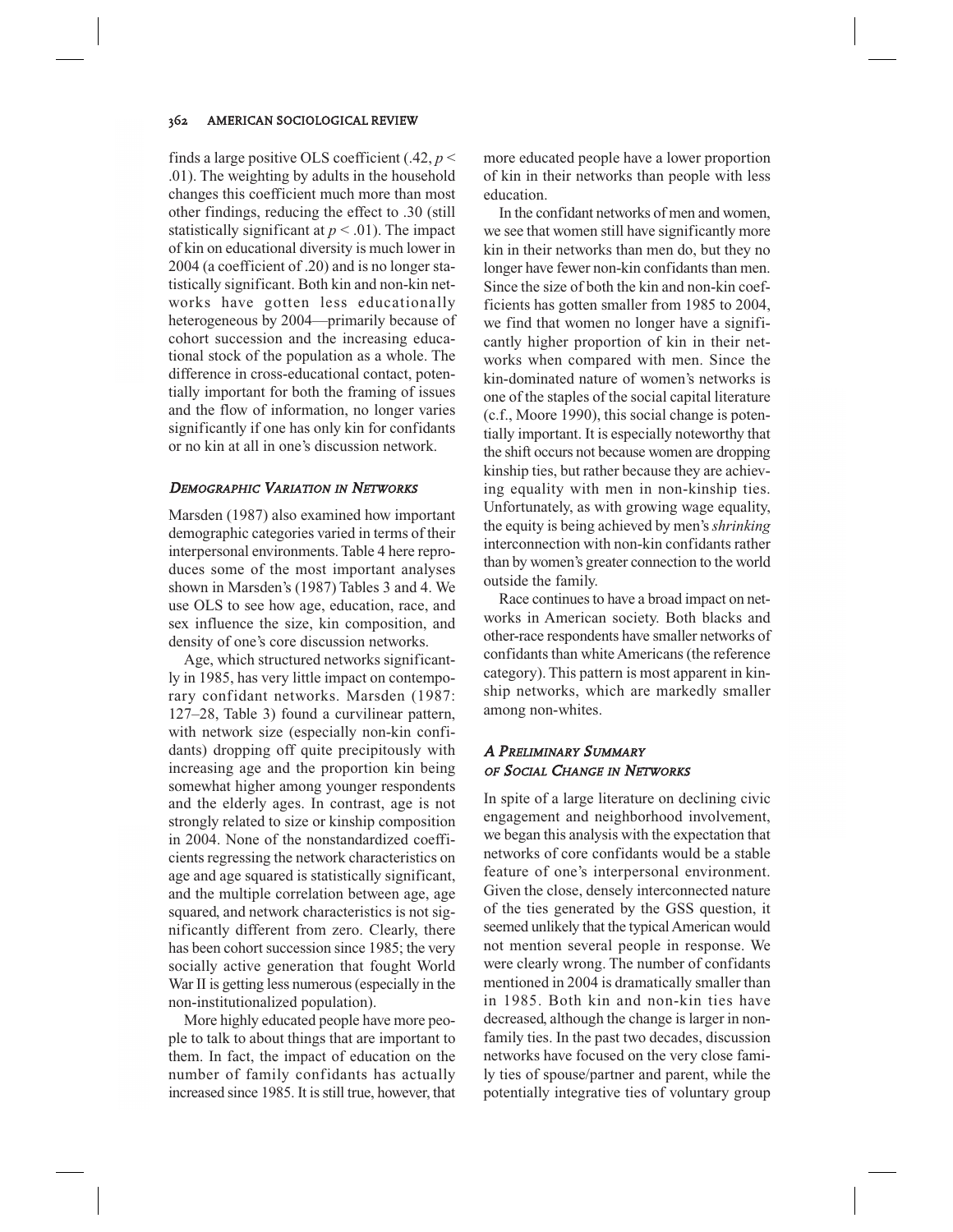|                                                                                                                                                                                                                                                                                                                                                                                                                                                                                                                                                                                               |                      |                  |                |                          |                 | Dependent Variables  |                     |                   |                      |                    |
|-----------------------------------------------------------------------------------------------------------------------------------------------------------------------------------------------------------------------------------------------------------------------------------------------------------------------------------------------------------------------------------------------------------------------------------------------------------------------------------------------------------------------------------------------------------------------------------------------|----------------------|------------------|----------------|--------------------------|-----------------|----------------------|---------------------|-------------------|----------------------|--------------------|
|                                                                                                                                                                                                                                                                                                                                                                                                                                                                                                                                                                                               |                      | Network Size     |                | # of Kin                 | # of Non-Kin    |                      |                     | Proportion Kin    | Density              |                    |
| Independent Variables                                                                                                                                                                                                                                                                                                                                                                                                                                                                                                                                                                         | 1985                 | 2004             | 1985           | 2004                     | 1985            | 2004                 | 1985                | 2004              | 1985                 | 2004               |
| Age                                                                                                                                                                                                                                                                                                                                                                                                                                                                                                                                                                                           |                      |                  |                |                          |                 |                      |                     |                   |                      |                    |
|                                                                                                                                                                                                                                                                                                                                                                                                                                                                                                                                                                                               | $.02$ <sub>NS</sub>  | 02 <sup>NS</sup> | $-.02NS$       | 01 <sub>MS</sub>         | $\overline{0}$  | $5800$ .             | $-0$                | $8000$            | $-.00$ <sup>NS</sup> | $-0.1$             |
|                                                                                                                                                                                                                                                                                                                                                                                                                                                                                                                                                                                               | $-0.00$              | $-0.00^{15}$     | $00^{\rm NS}$  | $-0.0$ <sup>NS</sup>     | $rac{1}{\cdot}$ | $-0.0$ <sup>NS</sup> | $\odot$             | $\rm s_{N}00^{-}$ | $00^{\text{NS}}$     | 00                 |
| Age <sup>2</sup><br>Age <sup>2</sup><br>Constant<br>R <sup>2</sup>                                                                                                                                                                                                                                                                                                                                                                                                                                                                                                                            | 3.15                 | l.65             | 2.06           | $86$ <sup>NS</sup>       | 117             | 88 <sup>NS</sup>     | 69.                 | .48NS             | .60                  | $82\,$             |
|                                                                                                                                                                                                                                                                                                                                                                                                                                                                                                                                                                                               | $\overline{0}$ .     | $8000$           | $\overline{0}$ | $00^{\rm NS}$            | $\overline{0}$  | $_{\rm SN00}$        | $\overline{0}$      | $8000$            | 02                   | $\overline{0}$     |
| Education                                                                                                                                                                                                                                                                                                                                                                                                                                                                                                                                                                                     |                      |                  |                |                          |                 |                      |                     |                   |                      |                    |
|                                                                                                                                                                                                                                                                                                                                                                                                                                                                                                                                                                                               | $\overline{.}$       | 15               | $\sim$         | $\widetilde{\mathrm{C}}$ | $\frac{15}{1}$  | 08                   | $-0.3$              | $-0$              | $-0.2$               | $-0.01$            |
| Educ (yrs)<br>Constant                                                                                                                                                                                                                                                                                                                                                                                                                                                                                                                                                                        | 57                   | $\overline{0}$   | 115            | 45                       | $-47$           | $-28$                | $\sim$              | .79               | 86                   | 86                 |
| $\mathsf{R}^2$                                                                                                                                                                                                                                                                                                                                                                                                                                                                                                                                                                                | $\overline{12}$      | $\overline{0}$   | $\infty$       | $\overline{0}$           | $\ddot{5}$      | $\overline{0}$       | 0 <sup>5</sup>      | $\overline{C}$    | 0.5                  | $\overline{0}$     |
| Sex                                                                                                                                                                                                                                                                                                                                                                                                                                                                                                                                                                                           |                      |                  |                |                          |                 |                      |                     |                   |                      |                    |
| $\begin{array}{c} \rm Sex \; (f=1) \\ \rm Constant \end{array}$                                                                                                                                                                                                                                                                                                                                                                                                                                                                                                                               | $-.05NS$             | 19NS             | 28             | 23                       | $-30$           | $-.02NS$             | <b>CO</b> .         | 01 <sub>NS</sub>  | $04$ <sup>NS</sup>   | $-0.00$ $^{\circ}$ |
|                                                                                                                                                                                                                                                                                                                                                                                                                                                                                                                                                                                               | 3.02                 | 1.78             | .28            | 00                       | 1.59            | 89                   | 49                  | 59                | 58.                  | .67                |
| $\mathbf{R}^2$                                                                                                                                                                                                                                                                                                                                                                                                                                                                                                                                                                                | $00^{18}$            | $_{\rm SN00}$    | ā              | ā                        | Ξ.              | $_{\rm SN00}$        | $\overline{0}$      | $00^{NS}$         | $00^{NS}$            | $00^{\rm NS}$      |
| Race/ethnic (White is reference category)                                                                                                                                                                                                                                                                                                                                                                                                                                                                                                                                                     |                      |                  |                |                          |                 |                      |                     |                   |                      |                    |
| Black                                                                                                                                                                                                                                                                                                                                                                                                                                                                                                                                                                                         | $-78$                | $-66$            | $-58$          | $-53$                    | $-19^{NS}$      | $-.12^{NS}$          | $-0.8$ $\mathrm{s}$ | $-.08N$           | .02 <sup>NS</sup>    | $00^{\rm NS}$      |
| Other                                                                                                                                                                                                                                                                                                                                                                                                                                                                                                                                                                                         | $-.43$ <sup>NS</sup> | $-64$            | $-45$          | $-49$                    | $00^{18}$       | $-11$ <sup>NS</sup>  | $-0.8$ NS           | Ħ                 | 07 <sup>NS</sup>     | 05 <sup>NS</sup>   |
| Constant                                                                                                                                                                                                                                                                                                                                                                                                                                                                                                                                                                                      | 3.03                 | 2.22             | 1.51           | 1.23                     | 1.44            | $\overline{9}$       | $\dot{5}4$          | $\overline{6}$    | .60                  | .66                |
|                                                                                                                                                                                                                                                                                                                                                                                                                                                                                                                                                                                               | $\approx$            | $\overline{0}$   | $\overline{0}$ | 03                       | $800$ .         | $00^{\rm NS}$        | $SO(0)$ .           | 01 <sub>NS</sub>  | $00^{\rm NS}$        | $00^{\rm NS}$      |
| indicated as not significant (NS). Marsden (1987) also analyzed differences in network size and kin composition by size of place, but this variable has not yet been coded for 2004<br>so comparable analyses are not possible at this time. (The size of place variable is added to the data set after the data are collected, using the respondents' addresses and current<br>Note: Data show unstandardized OLS regression coefficients of network variables on respondents' demographic characteristics. All coefficients significant at $p < 0.1$ , unless<br>Census tract information.) |                      |                  |                |                          |                 |                      |                     |                   |                      |                    |

Table 4. Differences by Age, Education, Sex and Race in Network Size and Kin/Nonkin Composition **Table 4.** Differences by Age, Education, Sex and Race in Network Size and Kin/Nonkin Composition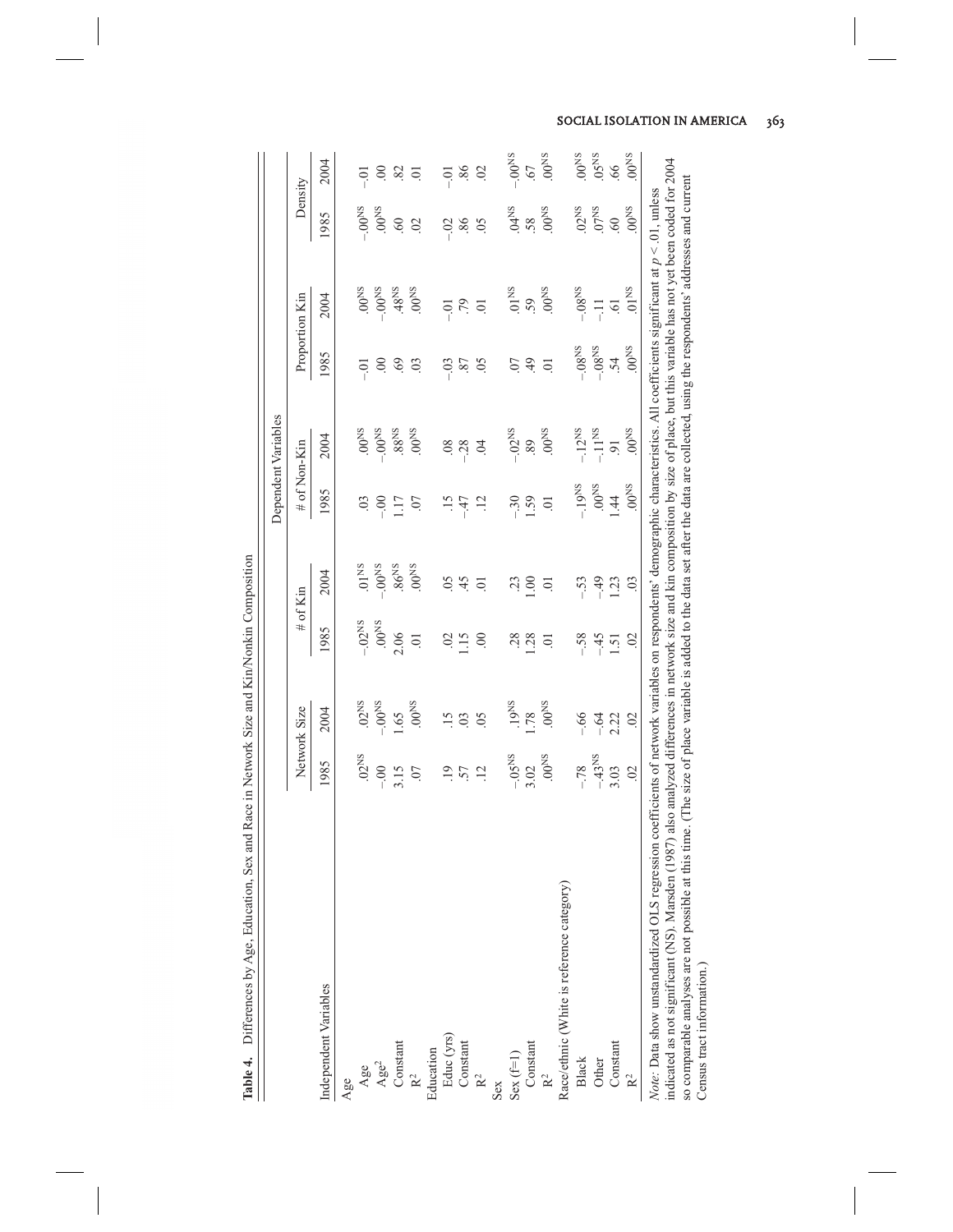membership and neighbor have decreased dramatically.

Such a large, unexpected social change raises immediate questions. Therefore, in the next section we explore some reasons why the apparent difference between 1985 and 2004 might be artifactual. We also review other trends that might support or question our results.

# COULD SUCH A LARGE SOCIAL CHANGE BE REAL?

Social change is best measured when benchmarks are frequent. Since our measurements are 19 years apart, we have no way to assess directly whether or not the dramatically smaller 2004 networks are part of a slowly developing trend. We therefore must consider threats to validity and look at related data to see if other trends might show similar patterns.

## **STUDY DESIGN**

The most common threat to trend measurement is change in the questions themselves. The GSS asked the same question in 1985 and 2004. While the important matters that respondents discussed may have shifted with demographic characteristics or historical context, there is no reason to expect that the 2004 important-matters question would not elicit the close, frequent confidants that it did in 1985. Interviewer training and probe patterns also were very similar across the two surveys. The GSS implemented a number of changes in sampling frame and survey procedures during the two-decade period in question, but these seem very unlikely to have created the observed pattern.<sup>8</sup>

## **CONTEXT**

Question order is a vexing, important, and understudied aspect of survey design (see review in Smith 1989). Context effects are generally not large, however, and tend to be concentrated *within* modules of questions on similar content. In methodological experiments conducted in 1988, when the GSS core questions were changed, Smith (1989) estimated that only six out of 358 questions showed real context effects.

For questions like the ones of interest here, however, preceding questions can influence what one thinks of as important matters (Bailey and Marsden 1999; Bearman and Paragi 2004) and, to a lesser extent, which alters one names (Straits 2000). In 1985, the network questions were preceded by a battery of questions on religion. In 2004, they were preceded by a module of questions on voluntary group membership. While not identical, the fact that a large proportion of the voluntary sector is composed of religiously affiliated associations (Bonikowski and McPherson 2006) means that the connections that would be cognitively primed would be somewhat similar in both cases. If there were a bias introduced by this contextual feature, one suspects that it would lead to overreporting of co-membership relationships in the 2004 network data (since the groups of which the respondent and his/her alters might have been co-members had just been reviewed, and the topics that they invoked presumably primed). Recall from Table 2, however, that co-membership relations declined *more* than other types of relations.

A more serious possibility is that the voluntary organization questions in 2004 had a training effect on respondents—effectively teaching them that mentioning a larger number of affiliations in response to an initial question would then lead to more questions about each mentioned connection.<sup>9</sup> Luckily, the GSS network questions were partially repeated in 1987 in a module on political participation. In 1987, the network question appeared just after the battery of questions on voluntary association. (In this case, the network question was not followed by queries about the alter's characteristics, but instead was narrowed to a focus on political discussions. The wording of the initial name generator, however, was identical to that used in

<sup>8</sup> The GSS shifted from PAPI (paper-recorded) to CAPI (computer-assisted) data collection during this period and changed from a sampling frame based on the 1980 Census to the 2000 Census. Response rates also fell somewhat beginning in 1998, although GSS rates are still much higher than comparable surveys. The response rate was 70.4 percent in 2004 and 78.7 percent in 1985.

<sup>&</sup>lt;sup>9</sup> In 2004, each voluntary association type in which the respondent reported a membership generated another question about how many memberships of that type he or she had.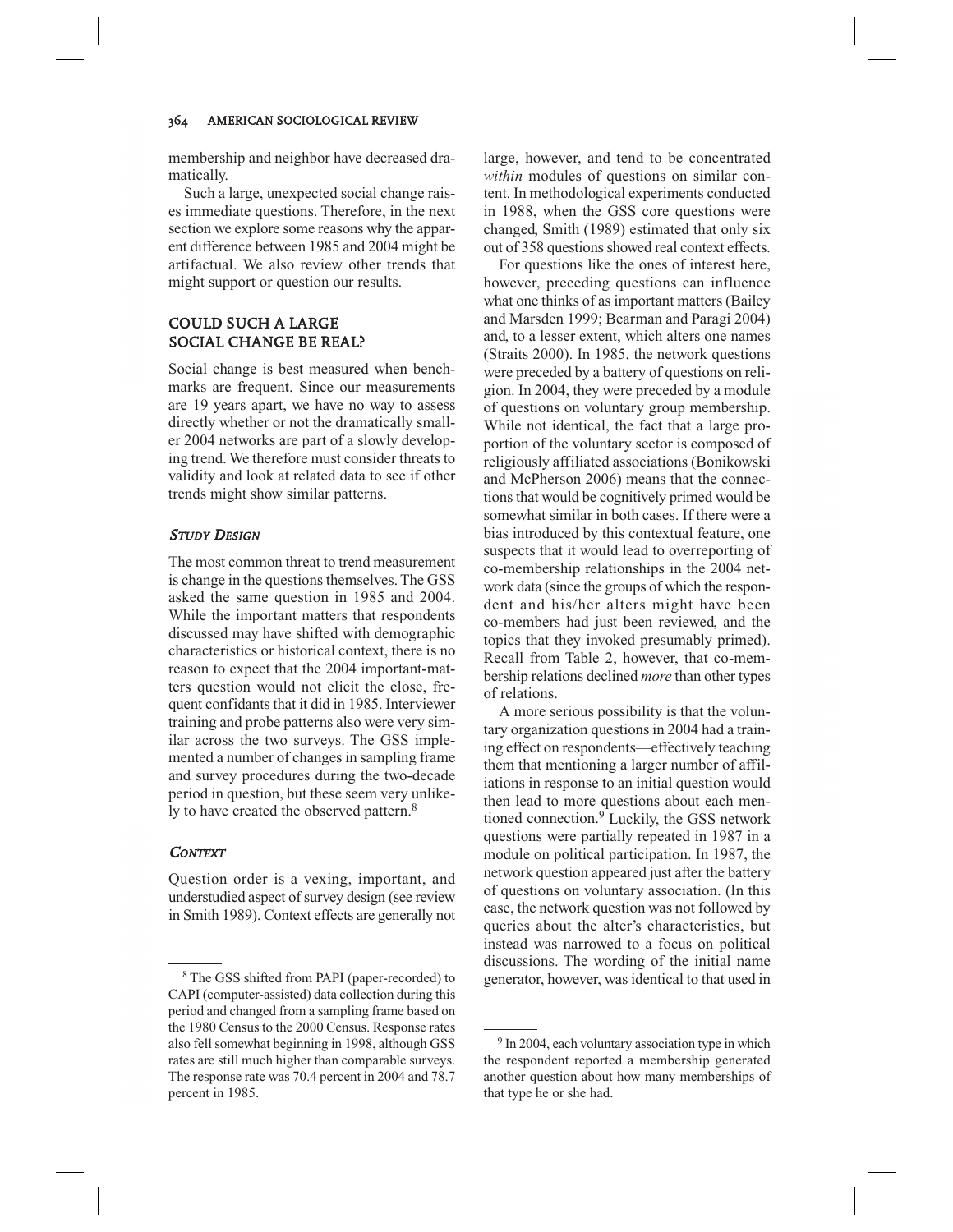1985 and 2004.) In supplement data, we compare the limited analyses that can be replicated comparing 1987 and 2004, separated by 16 years and both preceded by voluntary association modules (see Online Supplement on *ASR* Web site). In these replications, we again find a dramatic drop in network size (from 2.63 in 1987 to 2.08 in 2004, *p* < .01) and a dramatic increase in the proportion of respondents with no core confidants (4.5 percent in 1987 and 24.6 percent in 2004,  $p < .01$ ). There may have been some tendency for the voluntary association context effect to suppress very large networks. Comparing the 1987 data to the 1985 data, we see fewer networks of sizes three, four, five, and more. Yet the voluntary association context *decreased* the number of people who reported no confidants; that proportion is actually smaller in the 1987 data than in the 1985 data (4.5 percent as compared with 10.0 percent).

The relationship between voluntary association membership and network size is positive and roughly the same size in both surveys (a correlation of .22 in 1987 compared to a correlation of .18 in 2004). This relationship is a substantively reasonable one: there is a large literature on the interrelationship of networks and voluntary groups (McPherson 1983, 2004; McPherson and Ranger-Moore 1991; McPherson, Popielarz, and Drobnic 1992). Ideally, of course, one would want an experiment embedded in the survey design that assessed how context affected the network questions. In time, such a measure of context effect should be possible. The National Science Foundation has funded a re-interview of the 2004 GSS respondents to further link their networks and voluntary association memberships through a life history calendar (BCS 0527671, "Niches and Networks: Studying the Co-evolution of Voluntary Groups and Social Networks," \$746,000). These interviews will be conducted in the fall of 2006, two years after the original interview, and will allow both a panel study of the network questions and an investigation of context effects.

#### FATIGUE AND COOPERATIVENESS

With any question that requires a respondentgenerated list, one must be concerned that people who are tired, uncooperative, or hostile might attempt to speed the survey process along by saying that they have few (or no) entries in the list. The GSS is a long survey, lasting over an hour for many respondents. Therefore, one must be concerned with fatigue effects, especially if these effects differed in 1985 and 2004.

The network items occurred near the end of the survey in both years. The GSS asks a core of sociodemographic and social trend questions in each year,  $10$  followed by modules of questions on various topics. In 1985, the first network question was question 127 out of 148 total questions. In 2004, the name generator question was also numbered 127, but this has less meaning in a CAPI survey where different questions take on different positions depending on skip patterns. It occurred, however, after 109 questions in the core and a module of questions about membership in voluntary associations.

The GSS has the interviewer rate the cooperativeness of the respondent immediately after the face-to-face session is completed (soon after the network questions in both years). Respondents are categorized as interested/ friendly, cooperative, restless/impatient, or hostile. The 2004 respondents were no more likely to be impatient or hostile than were the 1985 respondents (less than 4 percent in both years). The great majority of respondents were rated in the most positive category (interested/friendly) in both years (79.3 and 82.2 percent in 1985 and 2004 respectively).

As we expected, cooperativeness is strongly related to the number of people who are reported as confidants, with hostile respondents reporting almost two fewer confidants than interested and friendly respondents. There was no statistical interaction, however, between the cooperativeness variables and survey year in predicting the number of discussion partners mentioned. To the extent that uncooperativeness leads to underreporting of network ties, this factor seems to have operated in similar ways in both survey years. We also note that some of the relationship between cooperativeness and network size might *not* be an artifact. People who are friendly and interested in the social

<sup>&</sup>lt;sup>10</sup> The core module was somewhat longer in 1985 than in 2004, because of the major cut in National Science Foundation funding for the survey in the mid-1980s.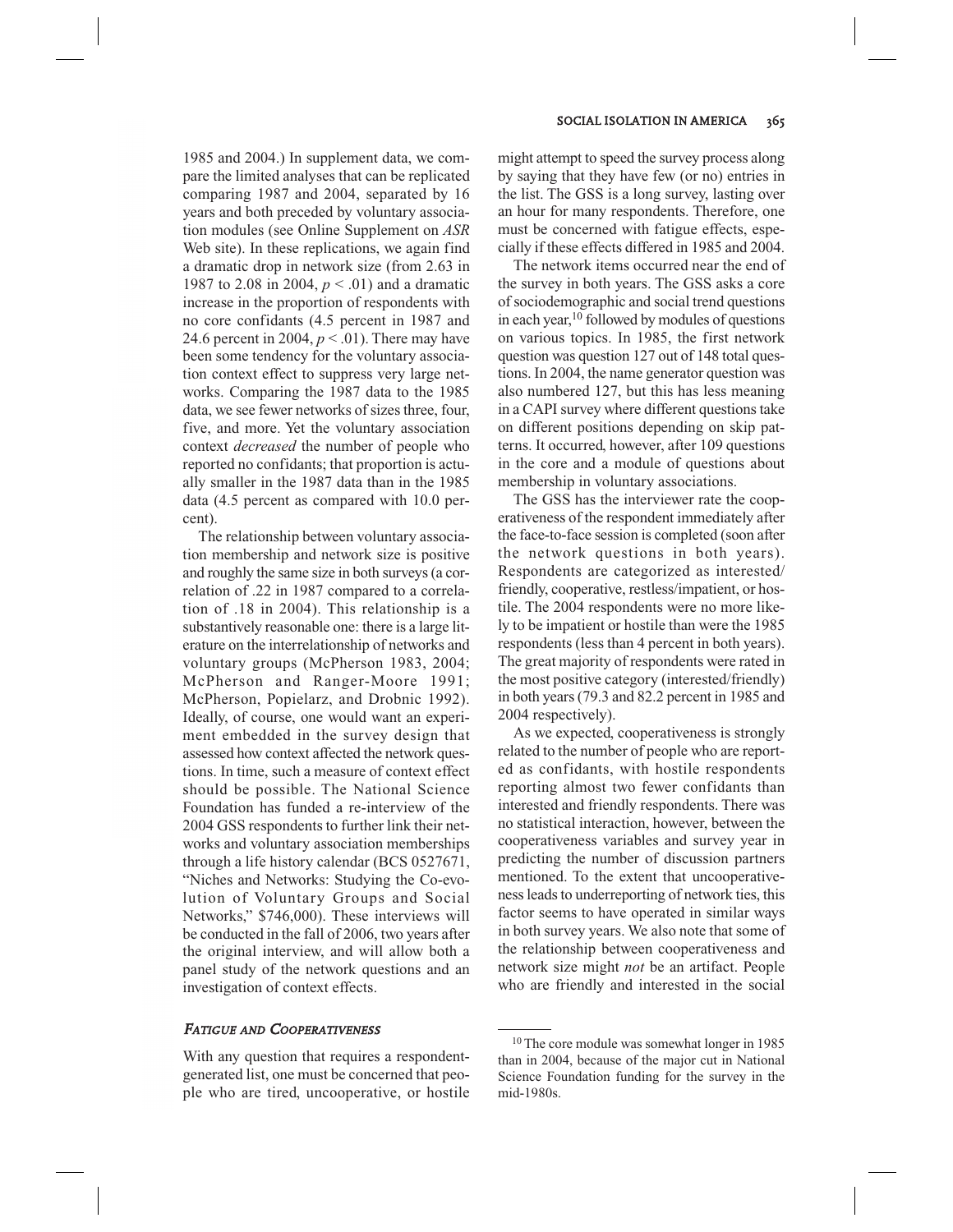situation of a face-to-face interview may also be more sociable in other settings.

We also constructed an index of how many questions prior to the network module had missing data for each respondent. Our logic was that refusal to answer preceding questions might be a behavioral indicator of fatigue or noncooperativeness. Indeed, the number (out of 10) questions coded missing immediately prior to the network module is correlated -0.16 with the number of network alters mentioned  $(p < .01)$ . We therefore control for this index of missing data in our multivariate analyses of network  $size.<sup>11</sup>$ 

## CONVERGENT DATA FROM OTHER SOURCES

In the case of most major social changes, researchers can triangulate from multiple data sources at multiple time points to establish an overall pattern with some certainty. Since scholars have rarely measured networks in a way that can be generalized to the national population, we have fewer resources here. There are, however, two types of evidence that might reinforce the data that we present.

The first source of convergent data is Bearman's and Parigi's (2004) finding that 20 percent of the North Carolinians that they interviewed in 1997 have no one with whom they discuss important matters. The proportion of people who report no confidants in the North Carolina study is consistent with the trend between the 10.0 percent estimated from the 1985 GSS sample and the 24.6 percent estimated from the 2004 sample. In supplemental data, we also note that the 1987 GSS data show a movement toward a lower network size (see Online Supplement on *ASR* Web site).

On the other hand, some telephone surveys of the national population asking questions about the number of close friends show rather different results. In 1990, for example, the Gallup Poll found that only 3 percent of their sample reported no close friends; only 16 percent had less than three friends. While there are many differences between the Gallup and GSS surveys, this raises the interesting question of whether the important-matters question gets at closer, core ties than the concept of close friend. Another recent telephone survey by Pew also found much larger numbers of core or close friends, when it asked about a combination of types of contact (Boase et al. 2006). Both of these surveys alert us to the possibility that respondents might be interpreting "discuss" in a literal way, and not including some types of personal contact (see Conclusions section). On the other hand, the Pew survey has a response rate of 35 percent, while the GSS consistently gets more than 70 percent of its sampled units. Our analyses (not reported here, but available from the authors) of the 2004 weights used in the GSS indicate that easily reached respondents are quite different from difficult-to-interview people in terms of their interpersonal environments. This fact reinforces the importance of response rates in studies of affiliation, social networks, and civic participation.

The second area where we look for convergence is other trend data reported by the large, hotly contested literature on civic engagement. Putnam (1995, 2000) raised the issue of declining embeddedness in civic and neighborhood associations to the attention of both policymakers and scholars (especially in political science, where networks had not been a central topic previously). While there has been substantial debate about his data and the downward trends that they indicate (c.f., Fischer 2005; Paxton 1999; Rotolo 1999; Rotolo and Wilson 2004; Sampson 2004), the decline that he reports in socializing among neighbors and general participation in social life beyond the level of the nuclear family fits well with our observations that association co-members, neighbors, and extended family are mentioned much less often as confidants in our survey data. While researchers have contested Putnam's (1995, 2000) reported declines in voluntary association memberships, scholars have generally confirmed his observations about the downward trends in socializing with friends and neighbors (e.g., Paxton 1999:114). Still, these declines have been very small compared

<sup>&</sup>lt;sup>11</sup> Since the index considers different questions in 1985 and 2004, the actual levels of missing data cannot be directly compared. There is no sign, however, that the overall levels of missing data were higher in the 2004 survey. In general, CAPI administration leads to lower levels of missing data, because skip patterns are more efficient (Smith, personal communication). The index of preceding questions that are missing does not interact with survey year in predicting the number of network alters.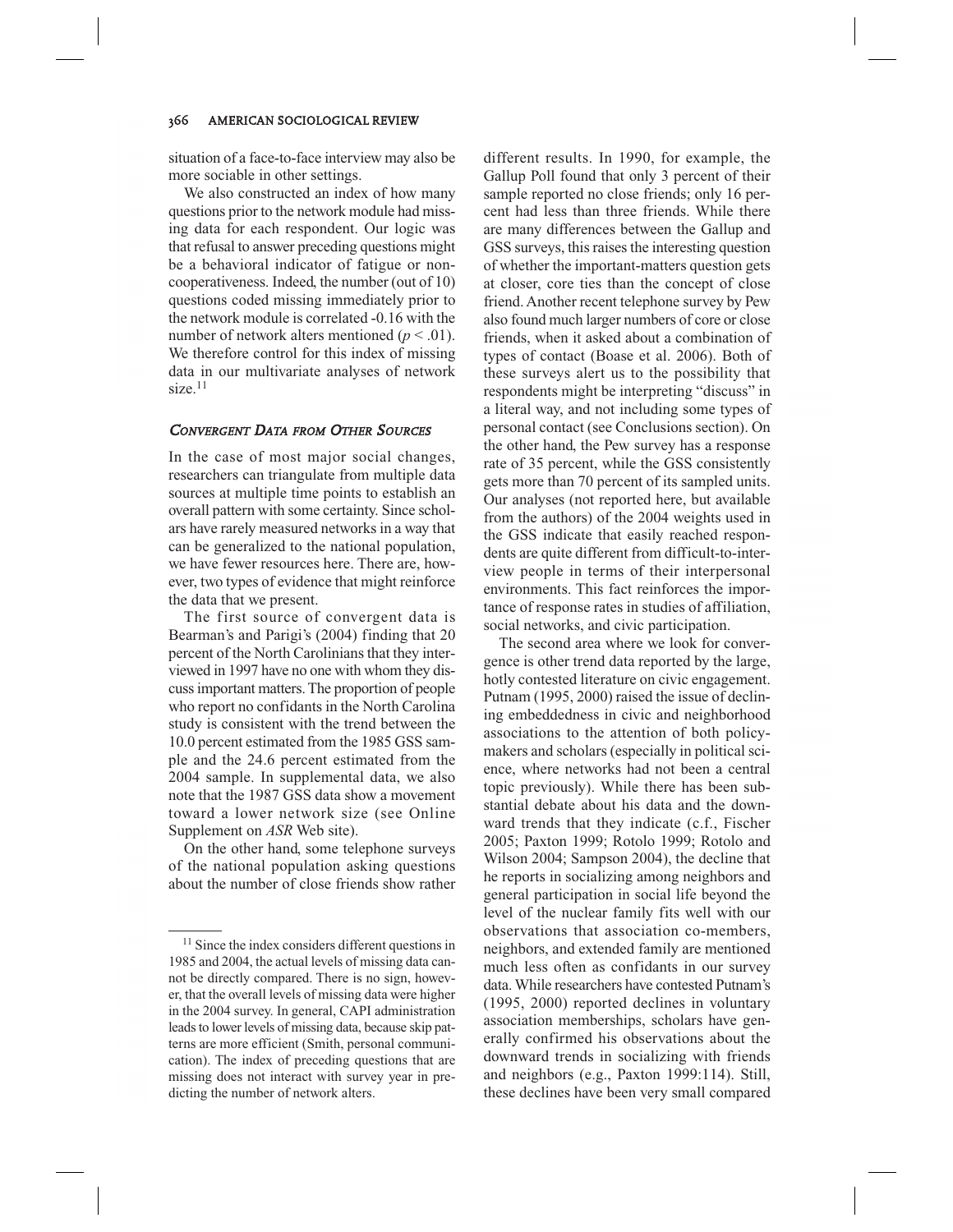to the social changes that we observe. For example, the decline in socializing with neighbors has been about 3 percent over the past two decades. Respondents in 2004 are somewhat less likely than those in 1985 to report that they can trust other people, think that they are fair (as opposed to taking advantage), and think that they are helpful (as opposed to looking out for themselves). The changes in these variables, however, are in the order of 2 percent (fair) to 9.6 percent (helpful)—again, small relative to the drop that we see in core network size.

## DEMOGRAPHIC CHANGE AS A SOURCE OF NETWORK CHANGE

Of course, the demographic characteristics of the country have changed considerably in the two decades. Some of those changes could have resulted in a shrinking network size even in the absence of non-demographic social change. As the population gets older and more racially diverse, we would expect networks to get smaller, since older people and racial minorities have smaller networks, on average. On the other hand, the increasing education of the population should tend to increase network size. To assess the extent to which basic demographic changes have altered the landscape of interpersonal environments, we now move to a multivariate model to examine change from 1985 to 2004.

# CHANGE NET OF DEMOGRAPHIC AND METHODOLOGICAL FACTORS

We use negative binomial regression to model the size of discussion networks, because our dependent variable is a count of network alters. Here, data from both the 1985 and 2004 GSS are combined, with the survey year acting as an independent variable in the analysis. Table 5, Model I, illustrates the most important social change documented by our earlier analyses of discussion networks: the number of confidants has decreased significantly over the period between the two surveys. This negative binomial coefficient of –.356 (evaluated with the Y-intercept) corresponds to a drop of .86 network alters by 2004 (c.f., row 8 of Table 1, results rounded). The coefficients in all models for Wave

|  | <b>Table 5.</b> Multivariate Models of Discussion Network Size and Social Isolation |  |  |  |  |
|--|-------------------------------------------------------------------------------------|--|--|--|--|
|--|-------------------------------------------------------------------------------------|--|--|--|--|

|                                               | Model   |                                                       |                                |                    |                                                                        |  |  |
|-----------------------------------------------|---------|-------------------------------------------------------|--------------------------------|--------------------|------------------------------------------------------------------------|--|--|
|                                               |         | Dependent Variable:<br><b>Discussion Network Size</b> | (Negative Binomial Regression) |                    | Dependent Variable:<br>No Discussion Partners<br>(Logistic Regression) |  |  |
| <b>Independent Variable</b>                   | I       | Н                                                     | Ш                              | IV                 | V                                                                      |  |  |
| Constant                                      | 1.078   | 1.150                                                 | .477                           | $-2.144$           | $-1.297$                                                               |  |  |
| Wave $(1 = 2004)$                             | $-.356$ | $-.329$                                               | $-.407$                        | 1.374              | .214 $NS, b$                                                           |  |  |
| Cooperative (Compared to Friendly/Interested) |         | $-.225$                                               | $-.145$                        | .126 <sup>NS</sup> | .132 <sup>NS</sup>                                                     |  |  |
| Restless/Impatient                            |         | $-.667$                                               | $-.585$                        | 1.295              | 1.308                                                                  |  |  |
| Hostile                                       |         | $-1.121$                                              | $-985$ <sup>c</sup>            | 2.005              | 2.016                                                                  |  |  |
| Number Missing in Previous Module             |         | $-.257$                                               | $-.198$                        | .372               | .376                                                                   |  |  |
| Education (in yrs)                            |         |                                                       | .059                           | $-.087$            | $-.158$                                                                |  |  |
| Education* Wave                               |         |                                                       |                                |                    | .099                                                                   |  |  |
| Female                                        |         |                                                       | .071c                          | $-.194NS$          | $-.195NS$                                                              |  |  |
| Age <sup>a</sup>                              |         |                                                       | $-.002$                        | .016               | .015                                                                   |  |  |
| Currently Married                             |         |                                                       | .061 <sup>c</sup>              | $-.256$            | $-.253$                                                                |  |  |
| <b>Black</b>                                  |         |                                                       | $-.233$                        | .942               | .918                                                                   |  |  |
| Other Race                                    |         |                                                       | $-.308$                        | .375 <sup>NS</sup> | .360 <sup>NS</sup>                                                     |  |  |
| Alpha (Heterogeneity Coef.)                   | .188    | .153                                                  | .089                           | N/A                | N/A                                                                    |  |  |
| F                                             | 126.07  | 43.41                                                 | 45.63                          | 23.48              | 21.35                                                                  |  |  |

*Note:*  $N = 2,998$ . All coefficients significant at  $p < .01$  unless indicated as not significant (NS).

<sup>a</sup> The squared term for age was not significant.

<sup>b</sup> Coefficient represents 1985 vs. 2004 difference for zero years of education, not the general effect of the 1985- 2004 comparison, which is very strong, and statistically significant. See Figure 1 and Equation IV.

 $\degree$  Significant at the  $p \le 0.05$  level.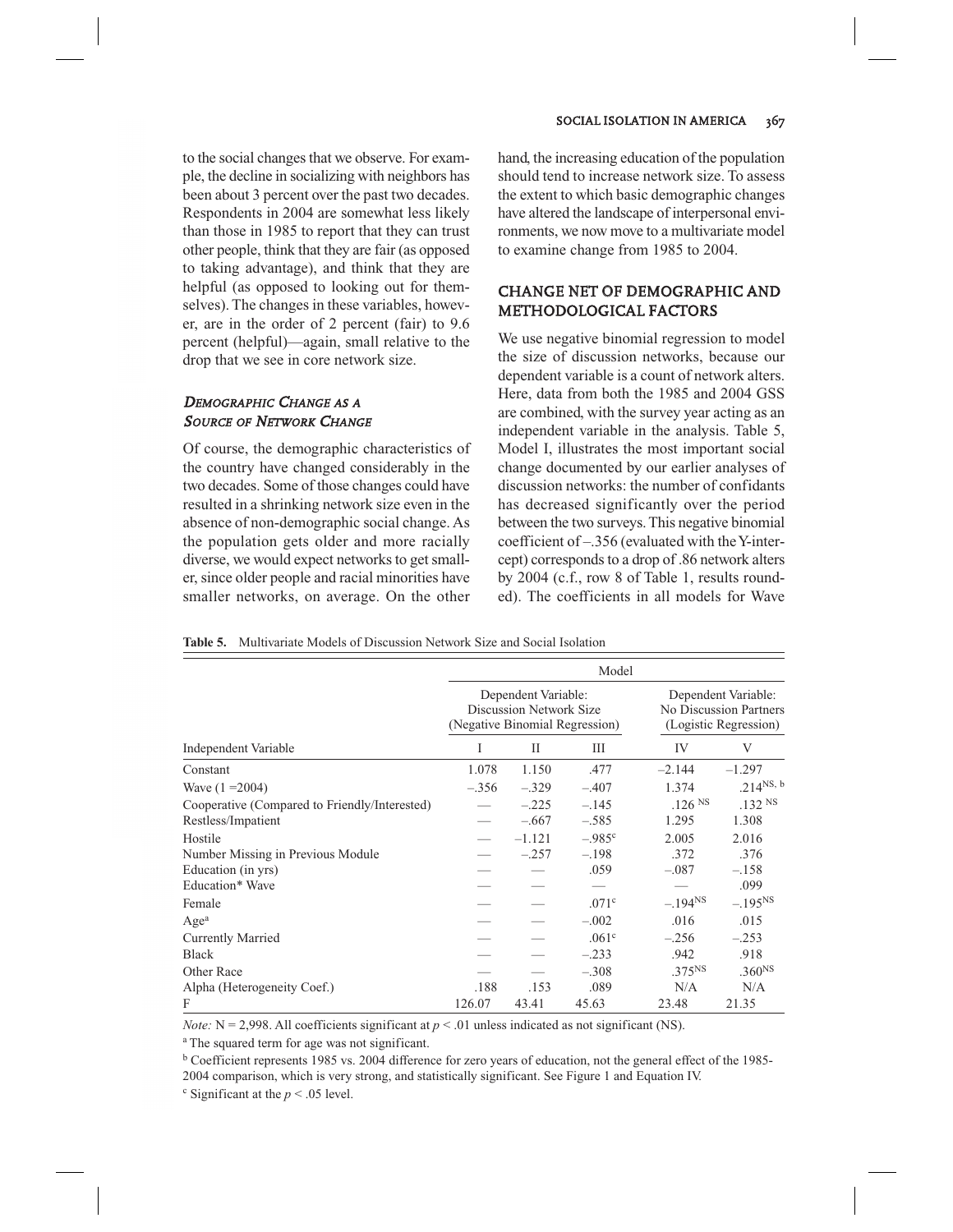(the 1985–2004 contrast) are a test of the null hypothesis that differences in network size between the two surveys are due to sampling error.

Model II adds the indicators of fatigue and hostility that we suspect may lead respondents to underreport their network ties. The more hostile the respondent gets, the more he or she is likely to report a small network. Having missing data on questions that precede the network questions serves as an additional indicator of survey problems. Controlling for these data issues does not, however, significantly reduce the drop in discussion network size from 1985 to 2004.

Controlling for demographic factors actually *increases* the estimated difference in network size over the 19–year period (Model III). This effect occurs because education is positively associated with network size, and educational levels have increased over time. This effect more than offsets the declines in network size due to other factors such as the declining proportion of the population that is married and the growing minority population.

More educated and younger people have significantly larger discussion networks, as do women. Network size gradually shrinks with aging, and non-white Americans have fewer network resources. Marriage draws one into networks of people with whom one discusses important matters (notably one's spouse, the most often-named type of relationship for the discussion partner). $^{12}$ 

Of course, there are many controls that we could implement. The results in Table 5 represent the major, stable, statistically significant demographic sources of confidant networks. Some of the logically plausible socio-demographic variables are *not* important sources of network variation in these data. For example, the opportunity structures represented by number of siblings, number of children, and number of adults in the household do not significantly affect the number of confidants (possibly because these variables are highly correlated with marital status). Work status (whether rep-

<sup>12</sup> The marital statuses that indicate the absence of a spouse (never married, widowed, separated, divorced) do not differ significantly from one another in their impact on confidant networks.

resented as hours worked per week or as dummy variables for full-time and part-time work) does not have an effect. Geographic mobility does not appear to have an impact, although our ability to explore this factor is limited by the fact that the "size of place" variable has not yet been added to the 2004 GSS.<sup>13</sup> Neither size of place of residence at age 16 nor whether or not the respondent has moved geographically since age 16 has an effect. While a full exploration of the non-demographic sources of confidant networks is beyond the scope of this article, some commonly used predictors like the number of hours spent watching television are also unimportant (Putnam 2000). Therefore, we conclude that the large drop in confidant networks between 1985 and 2004 in these data is unlikely to be a result of population shifts on other variables.

Since negative binomial regression coefficients are not as intuitively interpretable as OLS coefficients, we offer the following predicted values from Table 5 as illustration of our main result. In 1985, a white married 25-year-old male high school graduate who was an interested, friendly respondent to the survey, and who had no missing data on any of the 10 items preceding the network module, would be expected to have slightly more than three confidants (3.3) with whom he discussed important matters. In 2004, an interested, friendly fellow with the same demographic characteristics would have reported a network more than one alter smaller (2.2). Another way of viewing the same comparison would be to age our friendly fellow by the 19 years of the study (from 25 to 44), leading to an even smaller network of 2.1 alters.

The resources represented by core networks mirror other major class divides in our society. Net of all other factors, increasing education sharply increases the number of discussion partners that a respondent reports, from roughly 1.5 alters for a person with the lowest level of education in 1985, to around five alters for such a person at the highest level of education. The differences for 2004 are smaller, but just as striking: from about one alter to over three

<sup>&</sup>lt;sup>13</sup> Size of place is coded directly from Census records and the sampling unit designation, rather than being reported by the respondent. As of this date (January 2006), NORC has not yet completed this coding.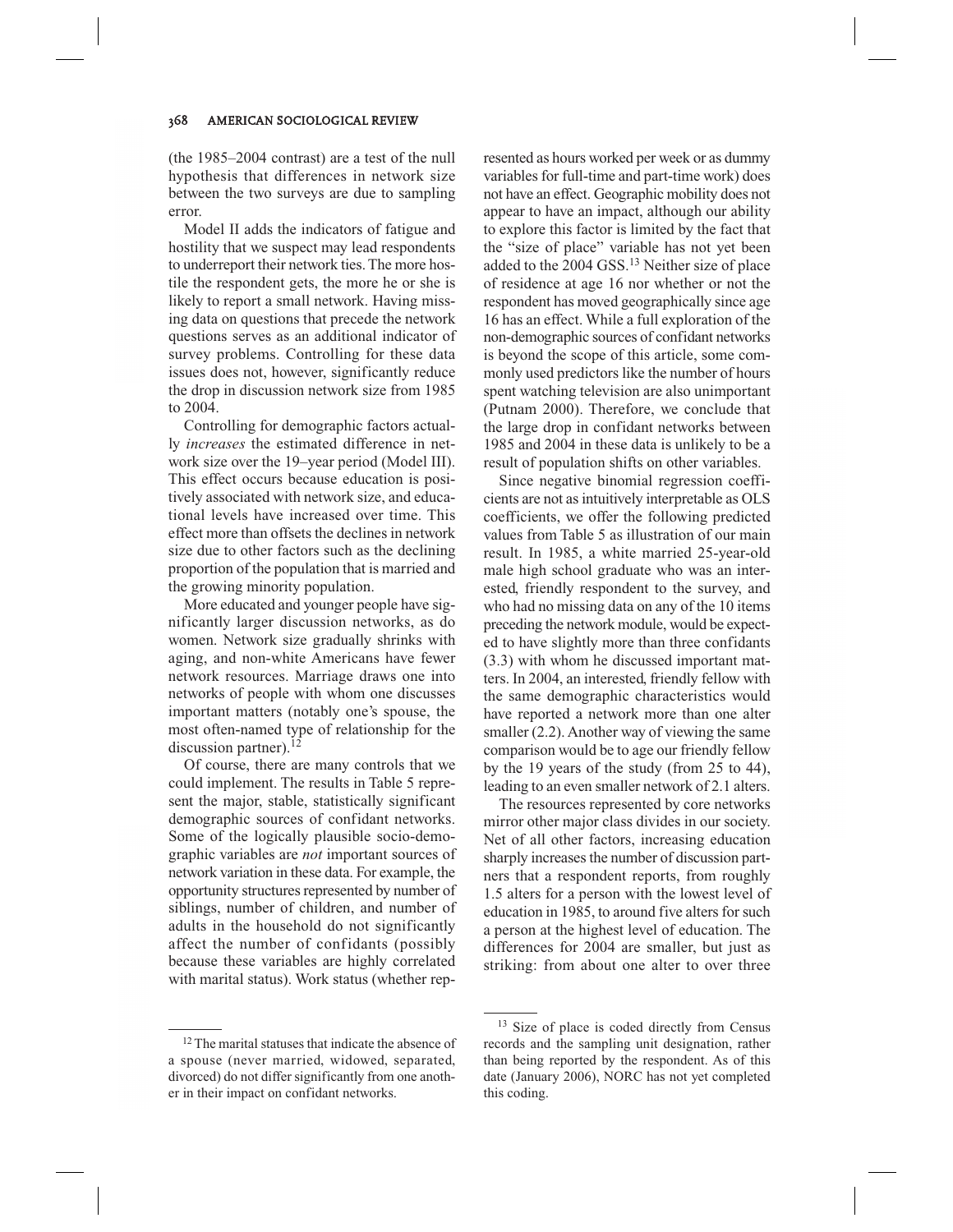alters. The differences between 1985 and 2004, however, remain salient even in the face of this major divide. In 1985, high school dropouts (with 10 years of education) had a network with roughly 2.8 discussion partners—in the range of a college graduate in 2004.

Figure 1 brings these stark differences in educational trajectory to bear on the issue of kin composition and network range. In both time periods, education promotes discussion with both kin and non-family members, with ties outside the family affected most markedly. The different slopes of these two curves mean that at some level of educational achievement the two curves cross. Discussion networks become dominated by people outside one's immediate family. In 1985, this cross occurred at around 13 years of education, a little more than a high school diploma. Discussion networks of those with some college comprised more non-family than family; college graduates had more confidants outside their kin group than inside it. In 2004, the non-kin ties have dropped so much that this crossover is not predicted to occur until a respondent has acquired post-*college* education. Clearly, the net effect of these changes is to focus and limit the reach of core discussion networks in the general population.

# THE SHAPE OF SOCIAL ISOLATION

Given the close, dense nature of core discussion networks, one might argue that the crucial distinction is not among different network sizes but between those who have *someone* to talk to and those who report *no one* with whom they can discuss matters that are important to them. In Table 5, Model IV, we present a logistic regression analysis that contrasts those who did not name anyone in answer to the name generator (even after the obligatory probe by interviewers) and those who did name a discussion partner. Most of the effects are what we would have expected from our earlier analysis of network size. The data issues operate in the same manner—more cooperative respondents are less likely to be socially isolated, while those who having lots of missing data are more likely to be isolates. More highly educated, younger, currently married people are less likely to be social isolates.

The only notable change from Model III here is that men are *not* significantly more



**Figure 1.** Ego Network Size for Kin and Non-Kin Ties, 1985 and 2004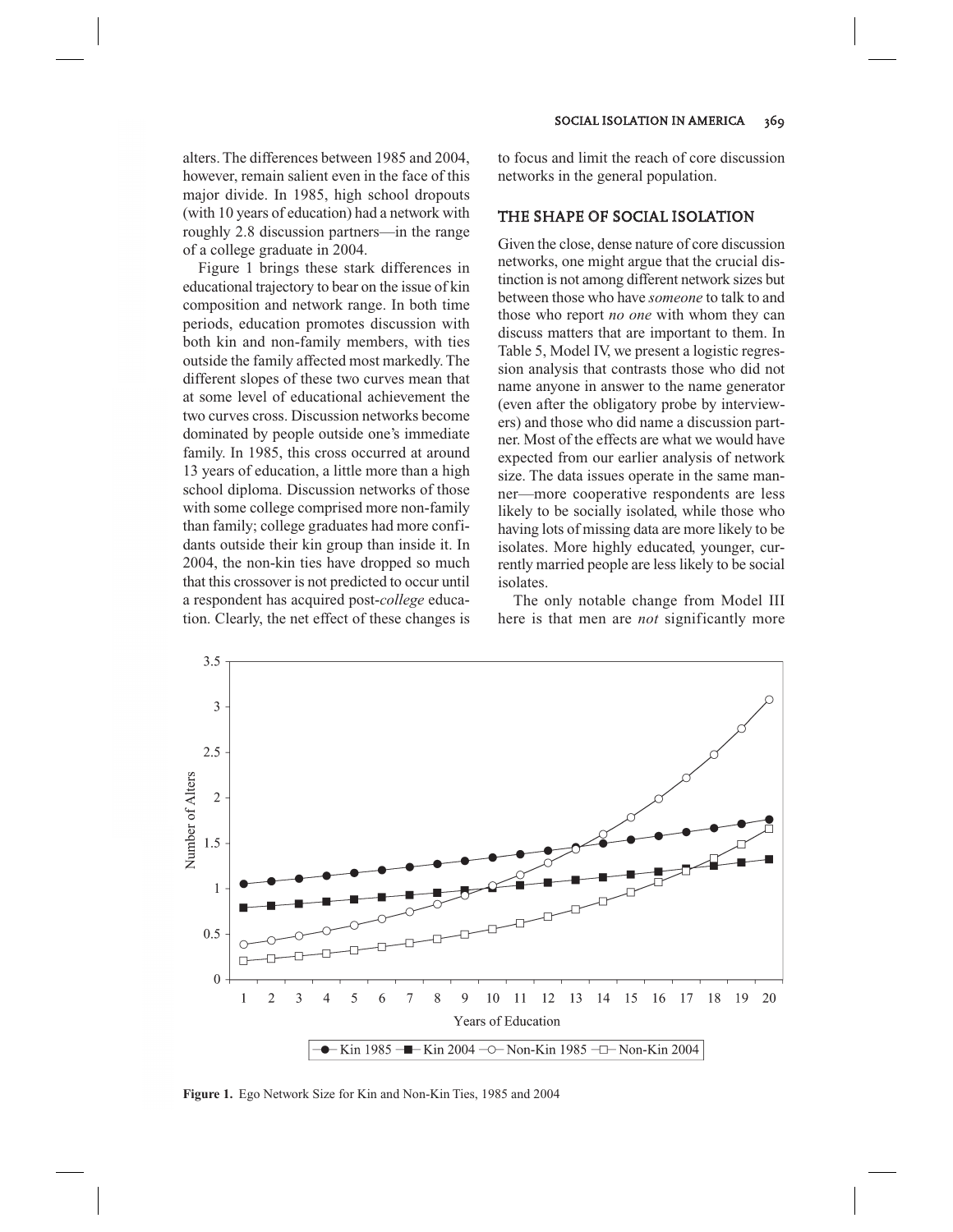likely than women to be social isolates in core discussion networks. They may have fewer discussion partners than women, but they nonetheless are as likely to have at least one confidant. Similarly, other-race people are not significantly different from whites (although blacks are still more likely than whites to be isolates).

In the analyses reported in Table 5, we tested for all possible two-way interactions between survey year and predictor variable. In the logistic regression analysis of the probability of being a social isolate, we found an interaction between survey year and education. Model V shows that interaction. The effect of education on the probability of being a social isolate is strong and negative in 1985 (a coefficient of - 0.158), and becomes somewhat less negative in  $2004 (-0.158 + 0.099 = -0.059)$ .

Again, to make the logistic regression coefficients somewhat more vivid, we compute the predicted probability that our white married 25-year-old male high school graduate who is enthusiastically participating in the survey and leaving no missing data would have someone to talk to about important matters in 1985. He

would be virtually assured of a discussion partner (predicted probability of being an isolate = 0.04). The same type of person in 2004 would have a more a ten percent chance of being an isolate (predicted probability  $= 0.16$ ). Do the same mental experiment and age our 25-yearold to 44 years of age in 2004: we find that his probability of being an isolate would have quintupled from 0.04 to 0.20.

# UNEVENNESS IN THE SOCIAL CHANGE

Given that social change rarely affects the entire population simultaneously, the relative lack of interactions seems somewhat strange. We therefore explore in more depth possible unevenness in the network changes that we observe. While the change is unusually pervasive (probably because of the 19-year gap in our assessment), there are some hints about uneven change in different social groups.

First, there is the statistical interaction between education and year in affecting the probability of social isolation. This interaction is made clearer by inspection of Figure 2, which



**Figure 2.** Social Isolation Increases 1985–2004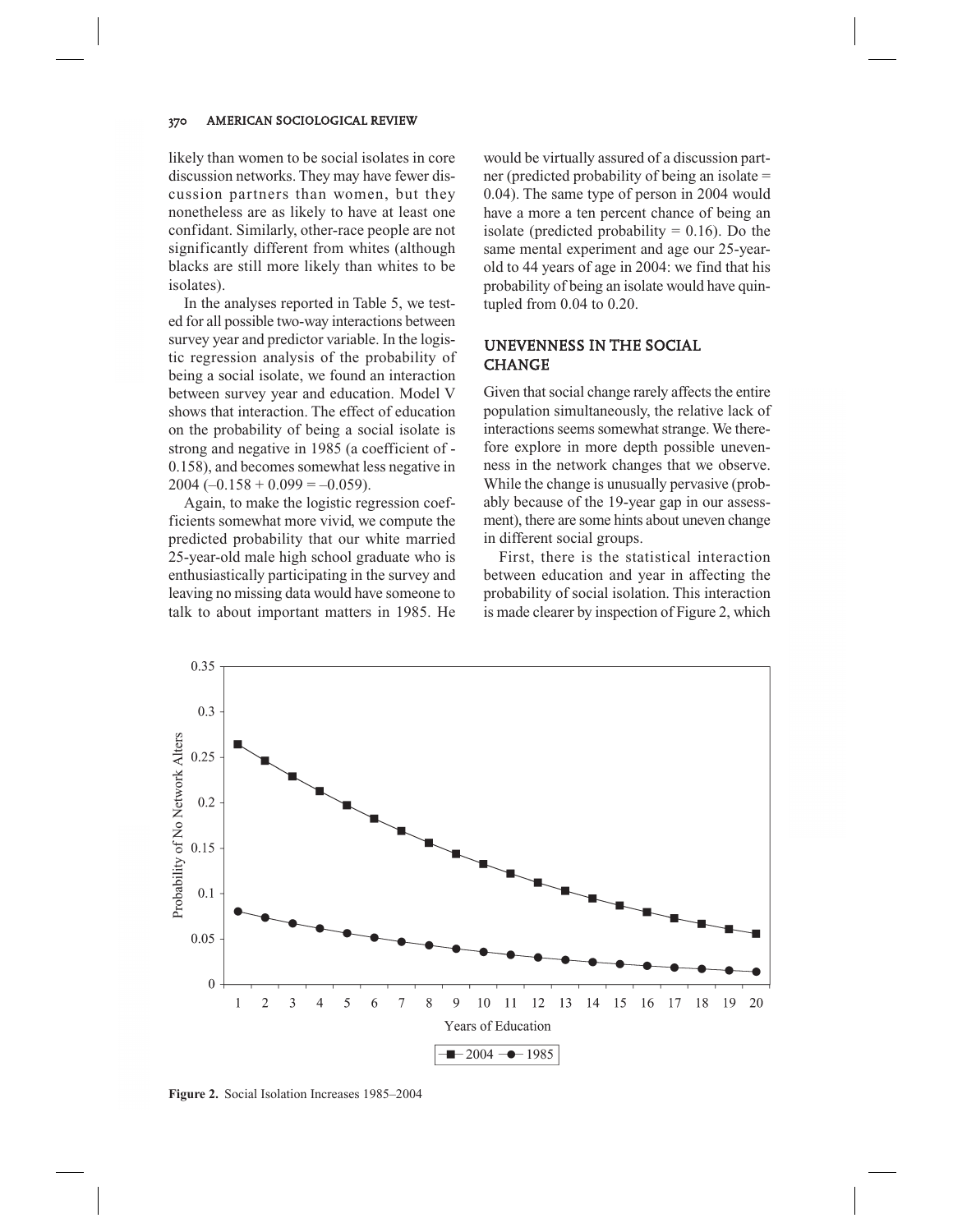plots the fitted probability of social isolation across years of education in 1985 and 2004. As the figure shows, there is a very sharp increase in the probability of social isolation for all levels of education, but the greatest change occurs in the middle range of education. In 1985, increasing education led to a sharp decline in social isolation, while that effect is much less evident in 2004. This change is one of the few areas where inequality has gone *down* in our society. Unfortunately, the inequality is decreasing because everyone is getting worse off (if we assume that social isolation is bad).

We also inspected the data for interesting subgroup differences, using the intersection of race, class, and gender as a general guide. The decline in networks is quite uniform, but young (ages 18–39), white, educated (high school degree or more) men seem to have lost more discussion partners than other population groups (from 3.5 in 1985 to 2.0 in 2004). In the next section, we discuss the possible impact of Internet usage on this demographic group. Young, poorly educated (less than high school), white women also experienced a large decline (3.2 to 1.4 alters).

Among African Americans, a gender difference is striking. Older (60+) African American men's networks have declined the most (from 3.6 to 1.8). Among black women, the change is more uniform, with the young experiencing a larger decline than the old. Indeed, black men over 60 are the only sector of the older population that experienced a major decline between 1985 and 2004. Otherwise, the elderly have been more stable than most other groups in their core social connections.<sup>14</sup> This article leaves these possible subgroup changes in core discussion networks to future analyses.

## DISCUSSION AND CONCLUSIONS

If we assume that interpersonal environments are important (and most sociologists do), there appears to have been a large social change in the past two decades. The number of people who have someone to talk to about matters that are important to them has declined dramatically, and the number of alternative discussion partners has shrunk. In his groundbreaking study of social networks, *To Dwell among Friends*, Claude Fischer (1982:125–27) labeled those who had only one or no discussion ties with whom to discuss personal matters as having marginal or inadequate counseling support. By those criteria, we have gone from a quarter of the American population being isolated from counseling support to almost half of the population falling into that category.

The American population has lost discussion partners from both kin and outside the family. The largest losses, however, have come from the ties that bind us to community and neighborhood. The general image is one of an already densely connected, close, homogeneous set of ties slowly closing in on itself, becoming smaller, more tightly interconnected, more focused on the very strong bonds of the nuclear family (spouses, partners, and parents). The education level at which one is more connected through core discussion ties to the larger community than to family members has shifted up into the graduate degrees, a level of education attained by only a tiny minority of the population. High school graduates and those with some college are now in a very family-dominated social environment of core confidants.

Some of the basic parameters of discussion network structure have moved very little in 19 years. Age and sex heterogeneity of ties has remained remarkably constant, and the decline in educational diversity seems directly linked to the increasing education level of the population. Racial contact in these discussion networks has actually increased. Having a network dominated by family members still increases one's contact with other ages and the other sex, while it makes the interpersonal environment more homogeneous with regard to race. The distinction between family and non-family ties has lost its importance only for education. Where families used to link the more highly educated younger generations to less educated elders,

<sup>14</sup> We should note that these observations are effectively discussing a post-hoc five-way (race/class/gender/age/year) interaction. Furthermore, the inspection of such subgroups is complicated by this being a count variable: simple comparisons of means do not have the same interpretation as for interval variables. For example, a change of 1 is a 50 percent change in a network size of 2, but only a 25 percent change in a network of size 4.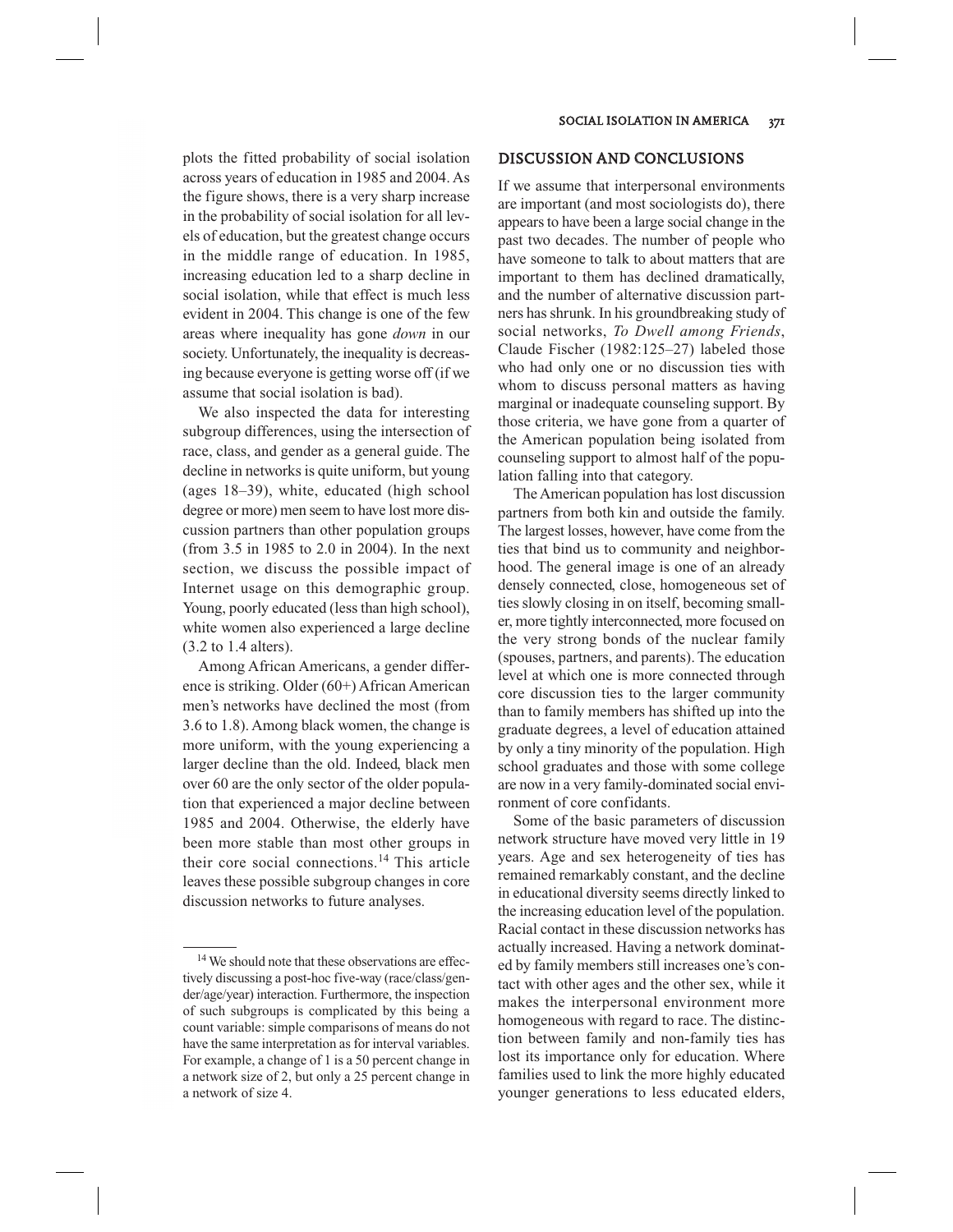now kin and non-kin look similar in their educational composition.

If core discussion networks represent an important social resource, Americans are still stratified on education and race. Higher education people have larger networks of both family and non-family members, and their networks have more of the range that tends to bring new information and perspective into the interpersonal environment. Non-whites still have smaller networks than whites. Sex, on the other hand, seems to have lost some of its interpersonal stratifying power in the past 19 years. While women still have marginally larger networks than men and have more discussions about important matters with kin, they no longer show a significant deficit in the number of core contacts outside the family. As a result, women no longer have a significantly more kinshipfocused discussion network than men; nor are they significantly less likely than men to be social isolates.

Our final estimates, corrected for response problems and demographic shifts, are that (1) the typical American discussion network has slightly less than one fewer confidant in it than it did in 1985, and (2) that in 2004 an adult, noninstitutionalized American is much more likely to be completely isolated from people with whom he or she could discuss important matters than in 1985. Given the size of this social change, we remain cautious (perhaps even skeptical) of its size. The limited network data in 1987 indicate that the proportion of people who answer "no one" and who list relatively large numbers of confidants may be especially sensitive to context effects (see Online Supplement on *ASR* Web site). Given our analyses of the highest-quality nationally representative data available, however, our best current estimate is that the social environment of core confidants surrounding the typical American has become smaller, more densely interconnected, and more centered on the close ties of spouse/partner. The types of bridging ties that connect us to community and neighborhood have withered as confidant networks have closed in on a smaller core group.

Since the GSS has few measures other than demographic characteristics that were asked at both points in time, we are not well positioned to explore the reasons behind the social change. Still, it is useful to speculate (with help from

other literature) to guide future research. Three explanations seem most likely.

The first two possibilities concern how people interpret the question that we asked them, in view of historical and cultural change. What Americans considered important might well have shifted over the past two decades, perhaps as a result of major events (the attacks of 9/11 and the wars that followed). If people think of "important" more in terms of national and world-level events, more people might now think that they have nothing important to say.<sup>15</sup> Since many people interpret the question as simply asking about their close confidants (rather than a particular discussion of important matters), it seems unlikely that such a shift in cultural meaning would have produced such a strong effect. It may, however, have contributed to the pattern.

The second possibility is that the use of the word "discuss" in the question was interpreted by respondents to exclude other forms of communication that are becoming dominant in our contacts with core confidants. Many more people now use cell phones and Internet (email, list serves, chat rooms, and instant messaging) to contact core network members (Wellman et al. 2006; Boase et al. 2006). If people exclude these types of communications when answering the question, it could reduce the number of alters reported.<sup>16</sup>

The third possibility is the most substantively interesting. Shifts in work, geographic, and recreational patterns may have combined to create a larger demarcation between a smaller core of very close confidant ties and a much larger array of less interconnected, more geographi-

<sup>15</sup> Bearman and Parigi (2004) found that roughly half of their respondents who reported discussing important matters with no one in the past six months said that they had nothing to say.

<sup>&</sup>lt;sup>16</sup> The fact that cell phones and Internet communications tend to mirror other channels of communication makes this explanation less plausible as a source of major change. Still, the Pew Internet and American Life project report shows that Americans report an average of 23 core or very close ties (with a median of 15) when the questions includes three elements—the people to whom Americans turn to discuss important matters, with whom they are in frequent contact, or from whom they seek help (Boase et al. 2006).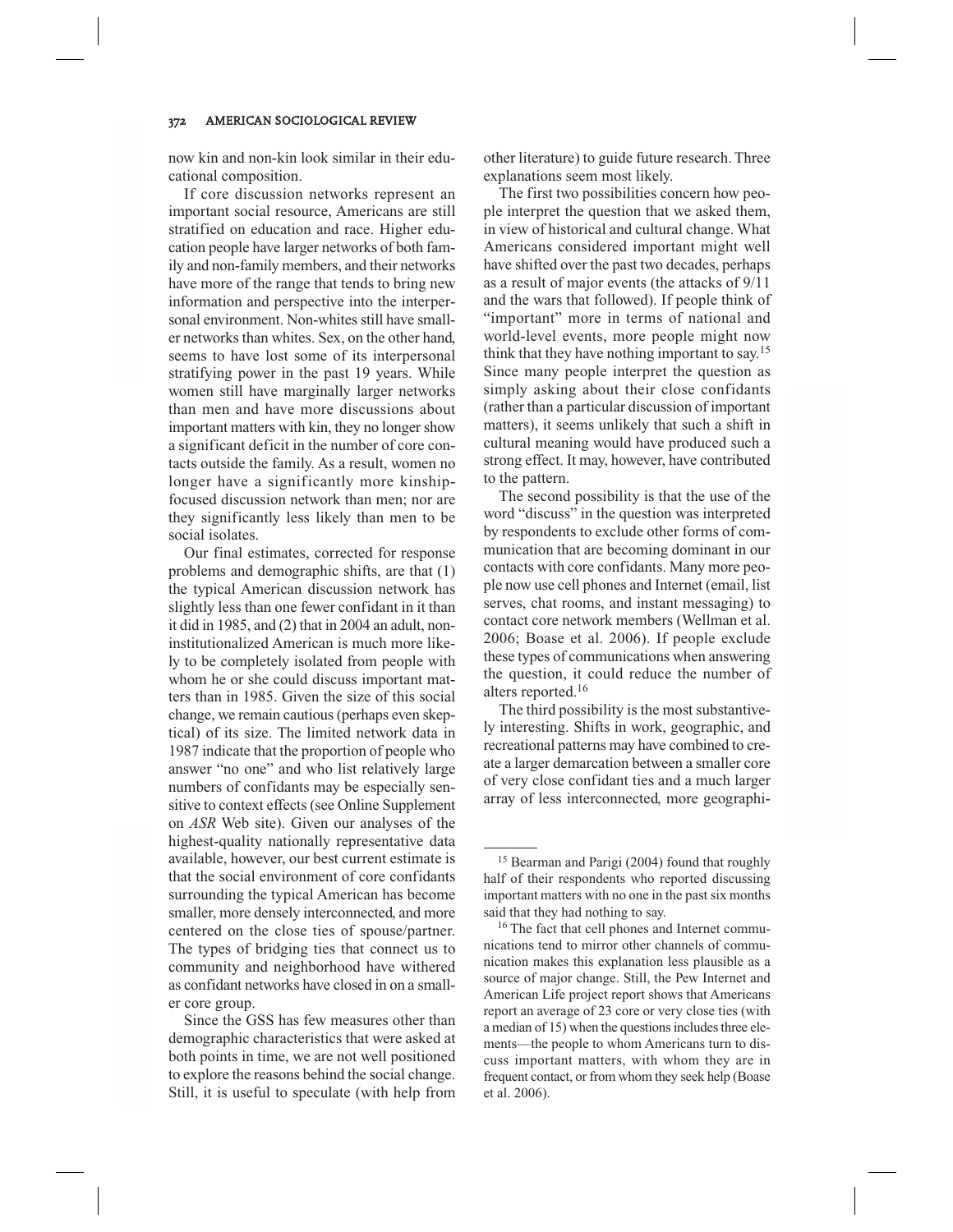cally dispersed, more unidimensional relationships. Families, especially families with children, may face a time bind that comes from longer commutes and more work time (Hochschild 1997). As more women have entered the labor force, families have added 10 to 29 hours per week to their hours working outside the home (Jacobs and Gerson 2001; Hout and Hanley 2002). The increase has been the most dramatic among middle-aged, better-educated, higher-income families—exactly the demographic group that fuels the voluntary association system (McPherson 1983; McPherson and Ranger-Moore 1991). The narrowing of the education gap suggests that this group—highly educated middle-class families—is where the declines in the number of core discussion ties have been sharpest. Such families can use new technologies to stay in touch with kin and friends—most notably cell phones and the Internet. While these technologies allow a network to spread out across geographic space and might even enhance contacts outside the home (e.g., arranging a meeting at a restaurant or bar), they seem, however, to lower the probability of having face-to-face visits with family, neighbors, or friends in one's home (Boase et al. 2006; Gershuny 2003; 2and Erbring 2000; Nie, Hillygus, and Erbring 2002).<sup>17</sup> Wellman et al. (2006:10–13) note that Internet usage may even interfere with communication in the home, creating a *post-familial family* where family members spend time interacting with multiple computers in the home, rather than with each other. They suggest that computer technology may foster a wider, less-localized array of weak ties, rather than the strong, tightly interconnected confidant ties that we have measured here.

This may not be all bad, of course, since we know that weak ties expose us to a wider range of information than strong, close ties. We also know, however, that strong ties offer a wider array of support, both in normal times (Wellman and Worley 1990) and in emergencies (Hurlburt et al. 2000). Only geographically local ties can offer some services and emotional support with ease (Wellman and Worley 1990).

Whatever the reason, it appears that Americans are connected far less tightly now than they were 19 years ago. Furthermore, ties with local neighborhoods and groups have suffered at a higher rate than others. Possibly, we will discover that it is not so much a matter of increasing isolation but a shift in the form and type of connection. Just as Sampson et al. (2005) discovered a shift in the type of civic participation, and the Pew Internet and American Society Report (Boase et al. 2006) showed a shift in modes of communication, the evidence that we present here may be an indicator of a shift in structures of affiliation.

*Miller McPherson is Professor of Sociology at the University of Arizona and Research Professor of Sociology at Duke University. His current projects include a test of his evolutionary model of affiliation with nationally representative data funded by the Human and Social Dynamics Initiative at the National Science Foundation. The project will create a representative sample of voluntary groups and study the co-evolution of group memberships and networks over time.*

*Lynn Smith-Lovin is Robert L. Wilson Professor of Sociology at Duke University. She received the 2006 Cooley-Mead Award from the ASA's Social Psychology Section and the 2005 Lifetime Achievement Award in the Sociology of Emotions. Her research examines the relationships among social association, identity, action, and emotion. Her current projects involve an experimental study of justice, identity, and emotion as well as work with McPherson on an ecological theory of identity (both funded by the National Science Foundation).*

*Matthew E. Brashears is a Ph.D. candidate in Sociology at the University of Arizona. A past winner of the Pacific Sociological Association and the Social Psychology Section's Graduate Student Paper Awards, he is interested in social networks and their role in information transmission and transformation. His dissertation focuses on examining the reciprocal effects of attitudinal similarity and network formation. His past research has examined sex-based differences in the strength of homophily. His current research includes a cross-national examination of Status Construction Theory and a study of resistance to new ideas.*

#### REFERENCES

<sup>&</sup>lt;sup>17</sup> In our data, we find some suggestion of this time bind effect. Among people who worked either fulltime or part-time, the number of hours worked has a significant effect on increasing social isolation. That effect seems to be stronger in 2004 than in 1985 and 1987.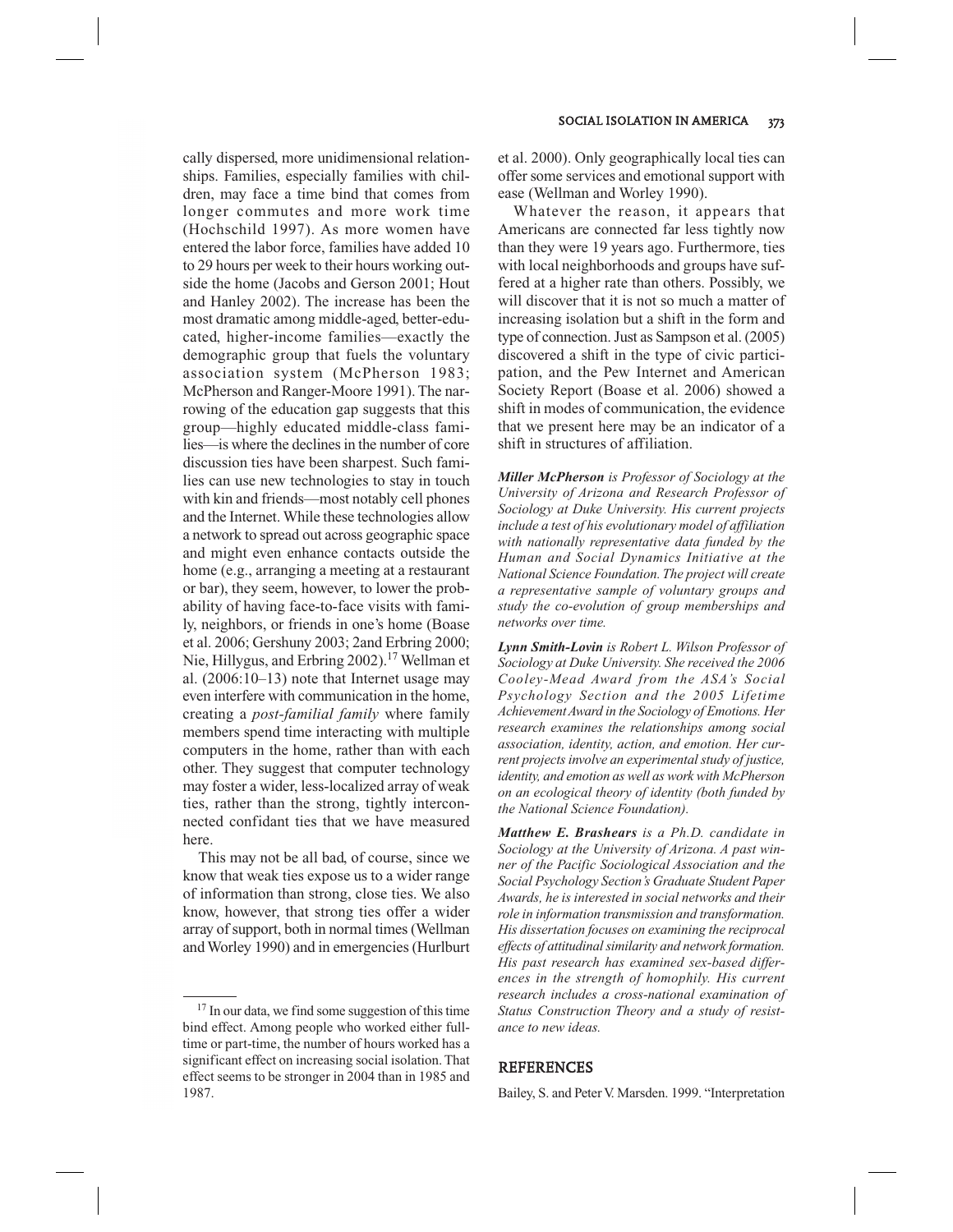and Interview Context: Examining the General Social Survey Name Generator Using Cognitive Methods." *Social Networks* 21:287–309.

- Bearman, Peter S. and James Moody. 2004. "Adolescent Suicidality." *American Journal of Public Health* 94:89–95.
- Bearman, Peter and Paolo Parigi. 2004. "Cloning Headless Frogs and Other Important Matters: Conversation Topic and Network Structure." *Social Forces* 83:535–57.
- Bernard, H. R., P. D. Killworth, and L. Sailer. 1982. "Informant Accuracy in Social Network Data: An Experimental Attempt to Predict Actual Communication from Recall Data." *Social Science Research* 11:30–66.
- Boase, Jeffery, John Horrigan, Barry Wellman, and Lee Rainie. 2006. "The Strength of Internet Ties." Washington, DC: Pew Internet and American Life Project, January.
- Bonikowski, Bart and Miller McPherson. 2006. "Voluntary Associations." In *Handbook of 21st Century Sociology,* edited by Dennis L. Peck and Clifton Bryant. Thousand Oaks, CA: Sage.
- Brewer, D. D. 1995. "The Social Structural Basis of the Organization of Persons in Memory." *Human Nature* 6:379–403.
- Burt, Ronald S. 1984. "Network Items and the General Social Survey." *Social Networks* 6:293–339.
- ———. 1986. "A Note on Socio-metric Order in the General Social Survey Data." *Social Networks* 8:149–74.
- ———. 1997. "A Note on Social Capital and Network Content." *Social Networks* 19:355–73.
- Fischer, Claude S. 1982. *To Dwell among Friends: Personal Networks in Town and City*. Chicago, IL: University of Chicago Press.
- ———. 2005. "Bowling Alone: What's the score?" *Social Networks* 27:155–67.
- Freeman, L. C., A. K. Romney, and S. C. Freeman. 1987. "Cognitive Structure and Informant Accuracy." *American Anthropologist* 89:311–25.
- Gershuny, Jonathan. 2003. "Web Use and Net Nerds: A Neofunctionalist Analysis of the Impact of Information Technology in the Home." *Social Forces* 82:141–68.
- Granovetter, Mark. 1973. "The Strength of Weak Ties." *American Journal of Sociology* 78:1360–80.
- Hill, R. A. and R. I. M. Dunbar. 2003. "Social Network Size in Humans." *Human Nature* 14:53–72.
- Hochschild, Arlie. 1997. *The Time Bind.* New York: Metropolitan Books.
- Hout, Michael and Caroline Hanley. 2002. "The Overworked American Family: Trends and Nontrends in Working Hours, 1968–2001." Working Paper, Survey Research Center, University of California, Berkeley, CA.

Hurlbert, Jeanne S., Valerie A. Haines, and John J.

Beggs. 2000. "Core Networks and Tie Activation: What Kinds of Routine Networks Allocate Resources in Nonroutine Situations?" *American Sociological Review* 65:598–618.

- Jacobs, Jerry A. and Kathleen Gerson. 2001. "Overworked Individuals or Overworked Families." *Work and Occupations* 28:40–63.
- Kogovšek, Tina and Anuska Ferligoj. 2004. "The Quality of Measurement of Personal Support Subnetworks." *Quality and Quantity* 38:517–32.
- Lin, Nan. 2001. *Social Capitol: A Theory of Social Structure and Action*. New York: Cambridge University Press.
- Marin, A. 2004. "Are Respondents More Likely to List Alters with Certain Characteristics? Implications for Name Generator Data." *Social Networks* 26:289–307.
- Marsden, Peter V. 1987. "Core Discussion Networks of Americans." *American Sociological Review* 52:122–31.
- -. 2005. "Recent Developments in Network Measurement." Pp. 8–30 in *Models and Methods in Social Network Analysis*, edited by Peter J. Carrington, John Scott, and Stanley Wasserman. New York: Cambridge University Press.
- McPherson, Miller. 1983. "An Ecology of Affiliation." *American Sociological Review* 48:519–32.
- -. 2004. "A Blau Space Primer: Prolegomenon to an Ecology of Affiliation." *Industrial and Corporate Change* 13: 263–80.
- McPherson, Miller, Pamela A. Popielarz, and Sonja Drobnic. 1992. "Social Networks and Organizational Dynamics." *American Sociological Review* 57:153–70.
- McPherson, Miller and James Ranger-Moore. 1991. "Evolution on a Dancing Landscape: Organizations and Networks in Dynamic Blau Space." *Social Forces* 70:19–42.
- McPherson, Miller and Lynn Smith-Lovin. 1981. "Women and Weak Ties: Sex Differences in the Size of Voluntary Associations." *American Journal of Sociology* 87:883–904.
- McPherson, Miller, Lynn Smith-Lovin, and James M. Cook. 2001. "Birds of a Feather: Homophily in Social Networks." *Annual Review of Sociology* 27:415–44.
- Moore, Gwen. 1990. "Structural Determinants of Men's and Women's Personal Networks." *American Sociological Review* 55:726–35.
- Nie, Norman H. and Lutz Erbring. 2000. "Our Shrinking Social Universe." *Public Perspective* 11:44–45.
- Nie, Norman H., D. Sunshine Hillygus, and Lutz Erbring. 2002. "Internet Use, Interpersonal Relations and Sociability: A Time Diary Study." Pp. 215–43 in *The Internet in Everyday Life,* edited by Barry Wellman and Carolyn Haythornthwaite. Oxford, England: Blackwell.